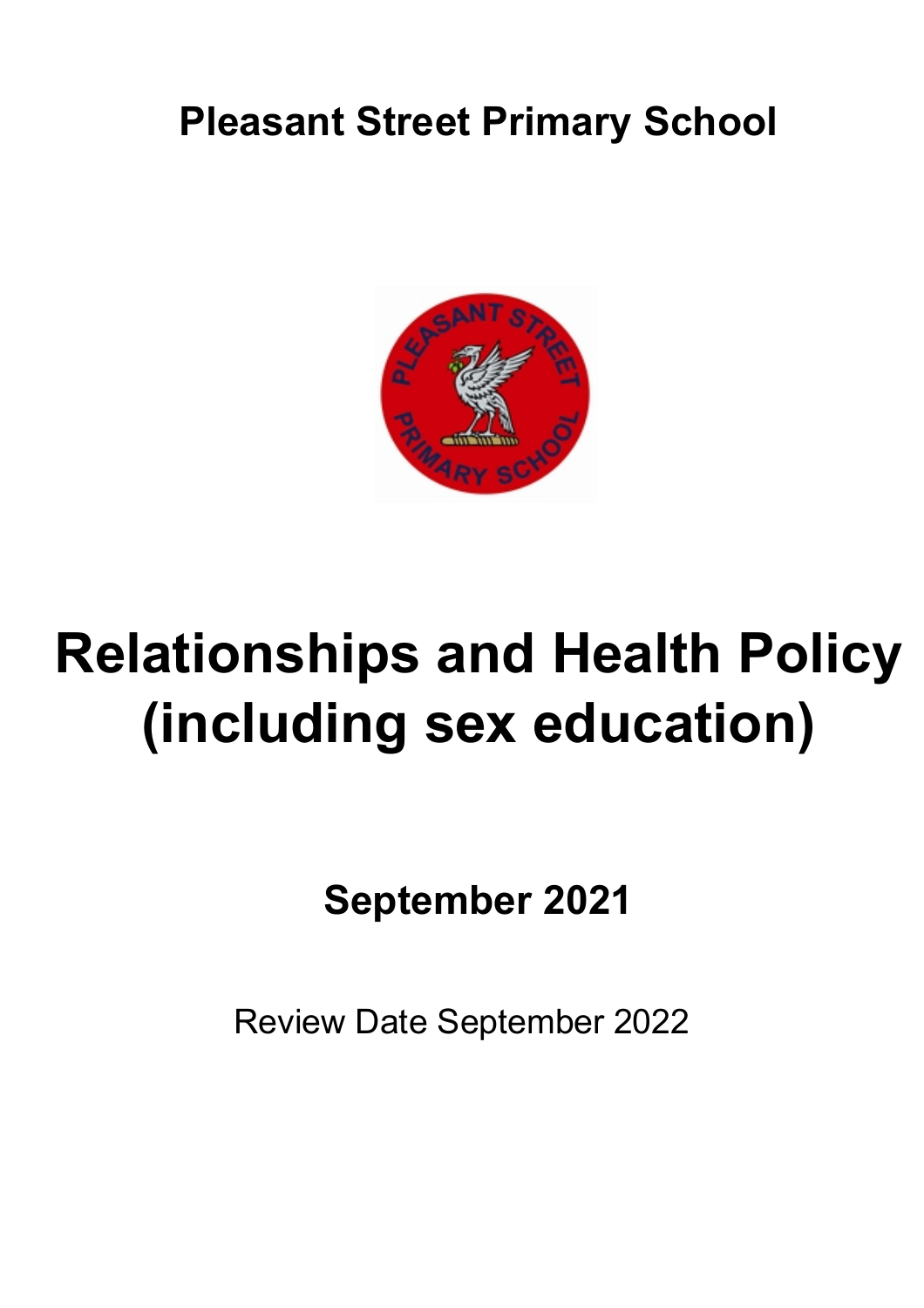#### **Pleasant Street Primary School**

#### **Relationships and Health Policy (including sex education)**

#### **'Pleasant Street Primary School pledges itself to be a place where uniqueness is celebrated and all individuals will find safety and respect for themselves, their families and their way of life.' (Mission Statement)**

At Pleasant Street Primary we actively strive to enable our children to become confident, caring and independent members of society, who take pride in their unique identity, as well as their family, culture, beliefs and heritage. A quality Relationships and RSE curriculum is just one way in which we fulfil this mission. This Policy has been written, taking into account the National Curriculum 2014, Keeping Children Safe in Education 2021 and the Relationships Education, Relationships and Sex Education (RSE) and Health Education Statutory guidance DfE 2019.

This Policy covers the teaching of Relationships, Health and Sex Education. You may also hear it referred to as Relationships and Health Education but as we wish to be clear about all aspects of this curriculum we have decided to call it Relationships and Health (including sex) Education.

This policy forms part of our wider approach which includes:

- Discrete Curriculum time, topics taught each half term. (Appendix 1)
- Half termly diversity days based around a number of topics including Black History month, refugee week, anti-bullying and difference. (Appendix 2/Appendix 3)
- P4C lessons which incorporate different themes relating to the PSHE curriculum. (Appendix 2)
- Assemblies, class assemblies and class discussions including collective worship.
- Circle time when issues arise, ensuring time is made within the curriculum to meet the needs of the children.
- Mental Health and Wellbeing of children, staff and parents.
- British Values.
- Extra-curricular activities e.g. after school clubs, class visits and visiting speakers including; NSPCC, Community Police, People of Faith as well as charitable events and fundraising activities.

Our taught Relationships education curriculum is one of many ways children at Pleasant Street learn about themselves, others and the wider school community. Relationships education forms part of our PSHE curriculum and is taught through EYFS, KS1 and KS2.

During EYFS pupils will begin building the foundations of understanding who they are and how relationships work. They will have opportunities to explain how they feel and how to get on with others. They will also begin to explore the importance of staying healthy and keeping clean.

The core themes are currently delivered using the 1Decision Programme of study in Key Stages One and Two, in addition to other school resources. An overview of the curriculum can be found in Appendix 1. This programme also provides the opportunity for children to develop and exercise their own decision-making skills, in the context of personal, social and moral dilemmas. Parents and carers can find out more and access some of the resources for home use by following the link below. https://www.1decision.co.uk/resources/parent-carer-zone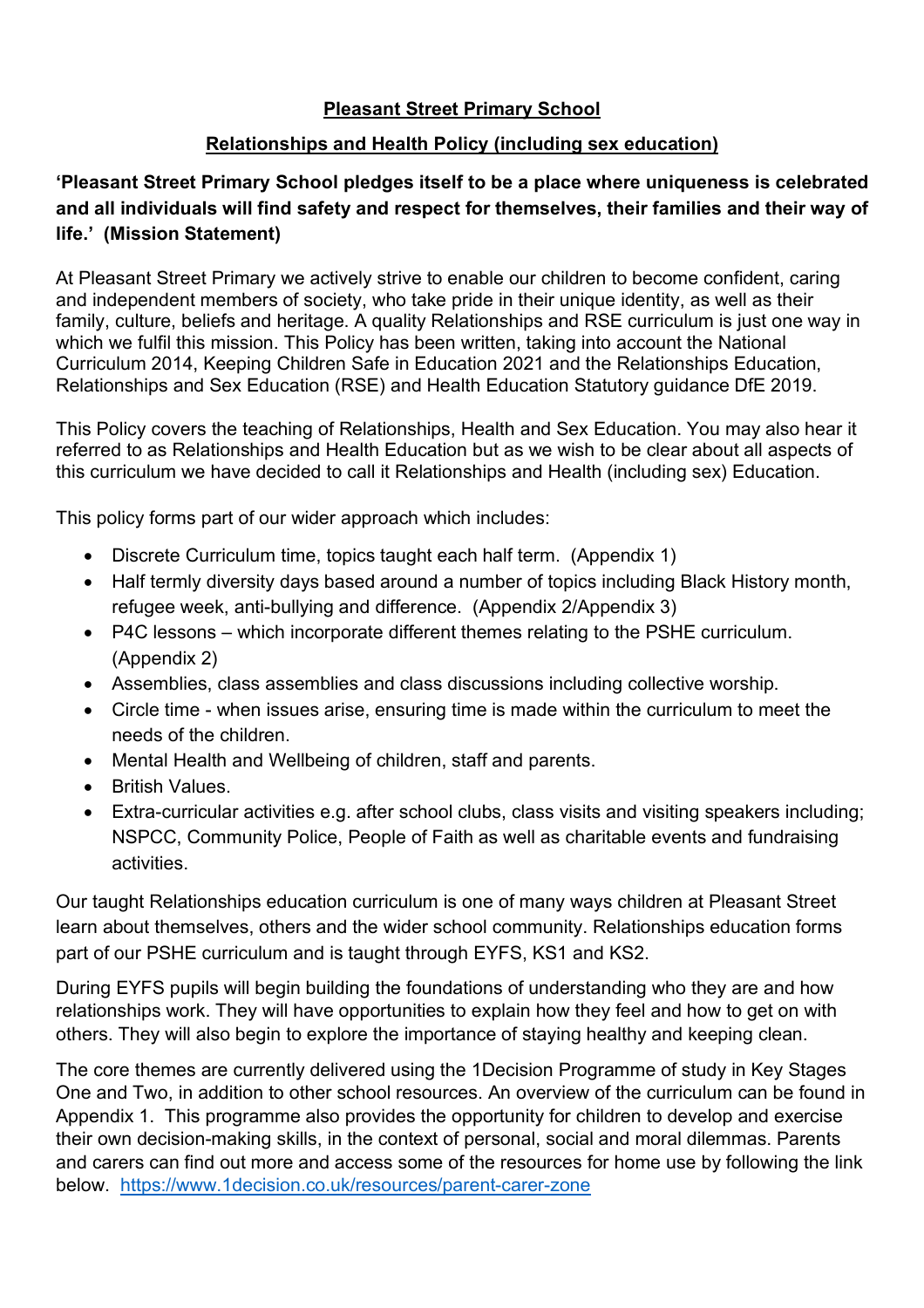The 1 Decision scheme covers all the statutory requirements of:

• **Relationships Education** - teaches children the skills they will need throughout life in order to build happy, healthy and safe relationships. It aims to help them develop acceptance of other people, and to understand the importance of respect and kindness.

• **Health Education** - covers the way our physical and mental wellbeing are interconnected.

• **Sex Education** – Naming parts of the body, puberty and human reproduction are delivered through the science curriculum, which builds understanding from Year One onwards. Not every year group will study topics related to conception and reproduction.

#### **Details of Curriculum Content**

In KS1 pupils will have the opportunity to gain the knowledge and skills necessary to build and maintain healthy relationships. They will consider their feelings, the effect of their behaviour on other people and will be able to respect differences between people. They will learn about online safety and how to stay safe at home and outside. They will learn the basic rules and skills to help them to keep healthy and be aware of the importance of good personal hygiene. They will also look at being a member of our community, thinking about how to help others and how to be a responsible citizen.

In KS2 pupils have the opportunity to express their views and learn to respect the views of others. They will discuss topics such as inclusion and acceptance, breaking down barriers and British Values. Pupils practise skills in making judgements and decisions and in being able to resist peer pressure around issues affecting their health and wellbeing. Pupils learn how people can maintain good relationships, for example by listening, supporting and caring. They will consider their feelings, the effect of their behaviour on other people and will be able to respect differences between people. They will learn the basic rules and skills to help them to keep healthy and be aware of the importance of good personal hygiene. They will learn about potential hazards and how to stay safe. Topics will cover online safety, online bullying, online friendships and image sharing. They discuss changes, both physical and emotional, that occur at puberty and how to deal with these in a positive way. They will also look at being a member of our community, thinking about how to help others and how to be a responsible citizen.

A range of Teaching and Learning approaches are used to deliver the curriculum, with an emphasis on active learning and group discussion. In addition, we encourage the children to take part in a range of tasks that promote active citizenship, e.g. charity fundraising, the planning of special school events, such as assemblies and fund-raising activities, or involvement with supporting other individuals or groups within the wider community.

Curriculum coverage of Relationships Education in other subjects has been mapped in a document to show opportunities in other subjects such as Science and Whole Class Reading. (Appendix 4)

Classes are organised in such a way that pupils are able, through discussion, to set agreed classroom rules of behaviour, and resolve any conflicts. We offer children the opportunity to hear visiting speakers, such as health workers, police and local clergy, who we invite into school to talk about their role in creating a positive and supportive local community.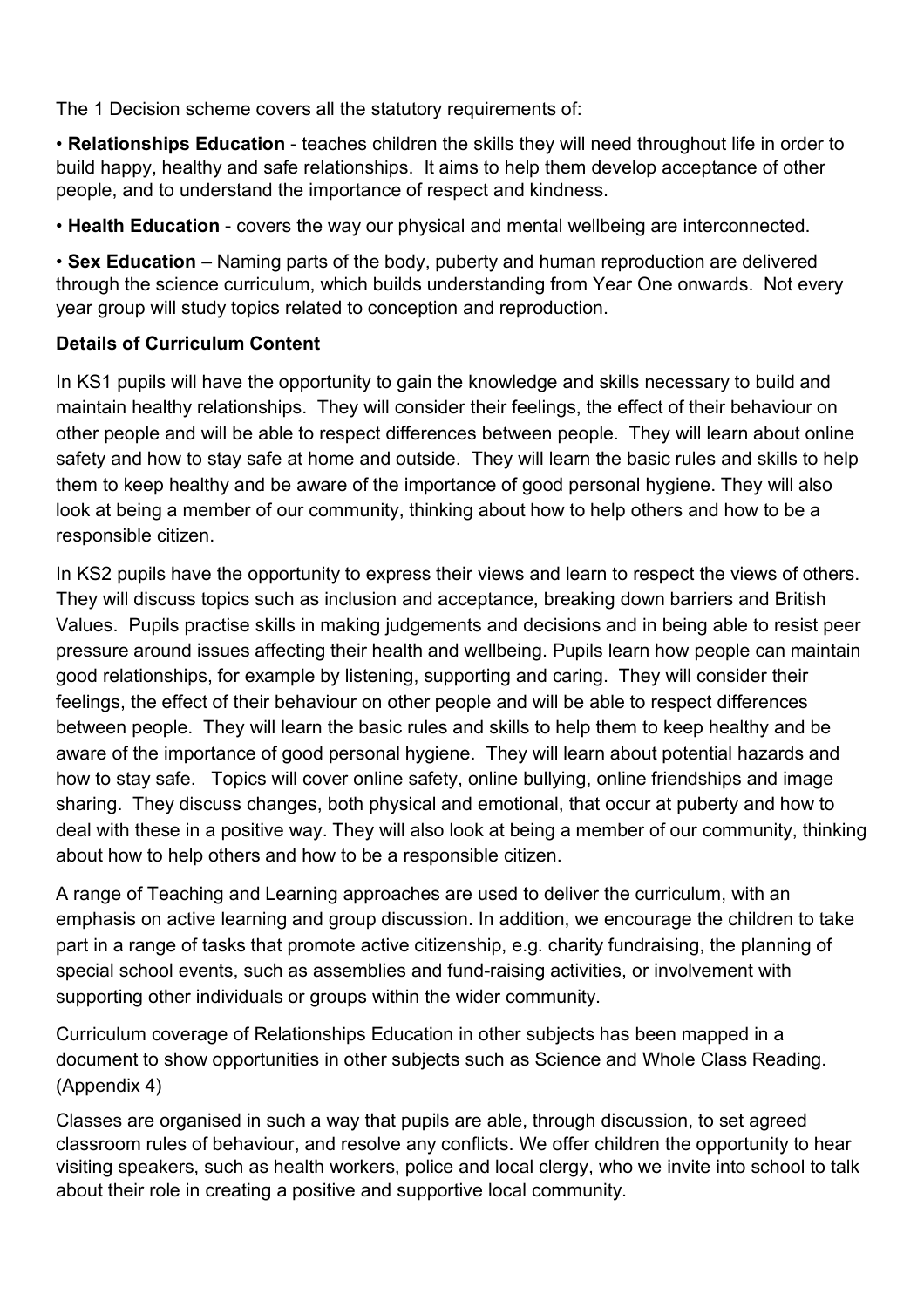We acknowledge that sensitive and potentially difficult issues will arise when teaching Relationships Education as pupils will naturally share information and ask questions. When spontaneous discussion arises, it will be guided in a way which reflects the school aims and curriculum content. As a first principle, we will answer questions relating to the taught planned curriculum for that age group to the whole class. We will answer questions relating to areas beyond the taught planned curriculum for that age group in a sensitive and age appropriate way only to the pupil or pupils who have asked the question. If a member of staff is uncertain about the answer to a question, or indeed whether they should answer it, they will seek guidance.

#### **Information on who delivers Relationship Education**

Relationship Education, PSHE and citizenship is taught to all children. The member of staff responsible for the class will deliver lessons. Some learning may also take place as part of school assemblies where this is linked with the school's values of Courage, Friendship, Equality, Respect and Thoughtfulness. We may sometimes invite external agencies to deliver specific lessons or activities e.g. NSPCC. Our teachers provide learning opportunities matched to the individual needs of children, this includes children with additional needs, as well as more able children and those who may be in the early stages of learning English as an additional language.

PSHE and citizenship is also delivered through various activities and whole-school events, e.g. the School Council representatives from Years 2-6 meet regularly to discuss school matters. We also offer residential visits in Key Stage 1 and 2, where there is a particular focus on developing pupils' self-esteem, as well as giving them opportunities to develop the skills of collaboration and leadership.

Teachers assess the children's work in PSHE by observing their level of participation in class discussion, or group presentations; as well as through analysis of work they have produced and personal reflections on their own learning. Analysis of children's work is gauged against the specific learning objectives set out in the PSHE curriculum. We have clear expectations of what the pupils will know, understand and be able to do at the end of each Key Stage.

The majority of resources are available to staff online at https://schools.1decision.co.uk/. This includes a series of videos for each topic to generate group discussion. \*See Subject leader for login and password.

#### **Inclusion**

#### **Cultural and Religious Groups**

We intend our policy to be sensitive to the needs of different cultural and religious groups. We encourage parents/ carers to discuss any concerns with the Headteacher.

#### **Pupils with Special Needs**

We will ensure that all pupils receive age appropriate sex and relationship education, and we will offer provision appropriate to the particular needs of all our pupils, taking specialist advice where necessary.

#### **Sexual Identity and Sexual Orientation**

We aim to deal sensitively and honesty with issues of sexual orientation, answer appropriate question and offer support.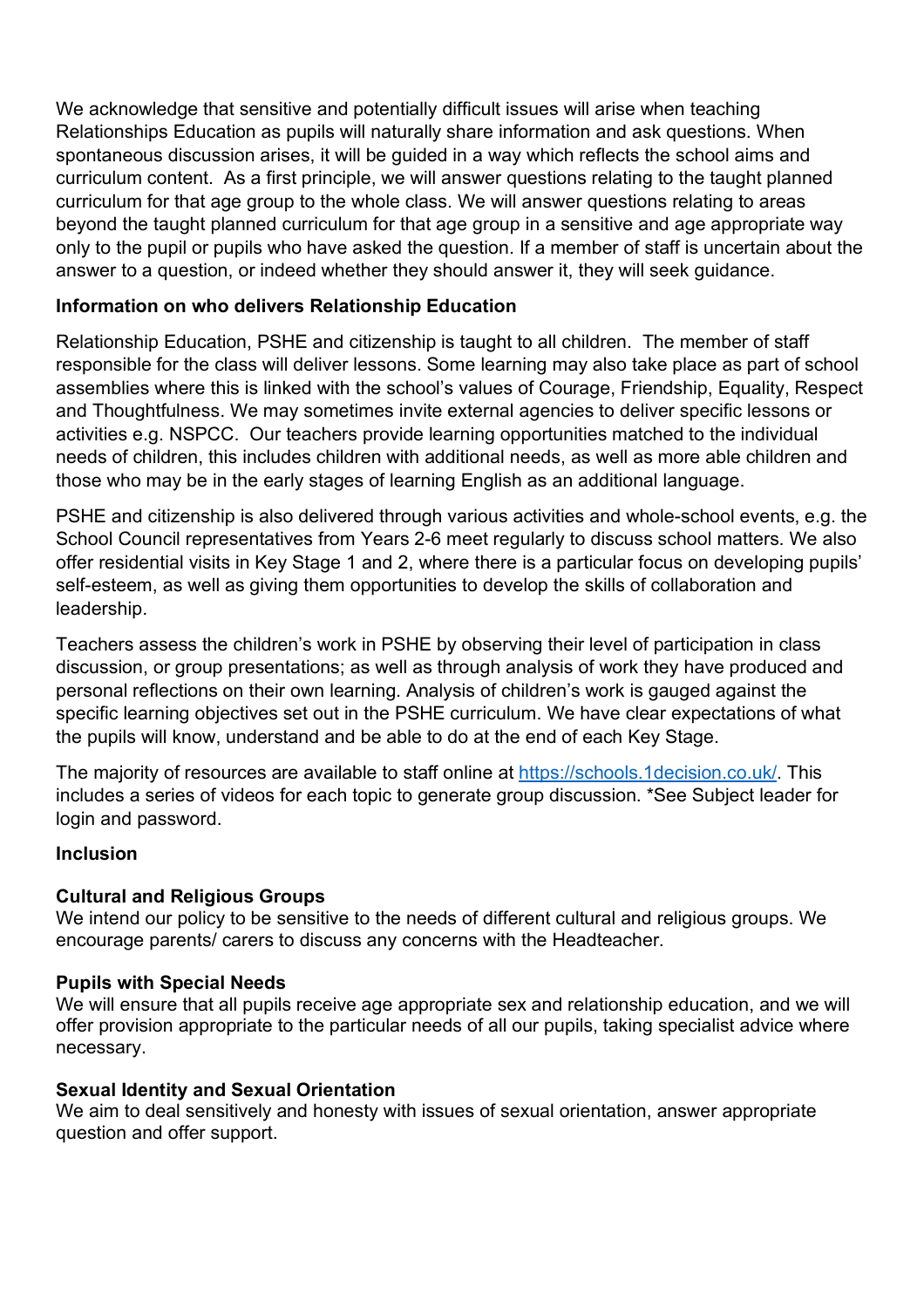#### **Right of Withdrawal of Pupils from Sex and Relationship Education**

Some parents prefer to take responsibility for aspects of this element of education. Parents have the right to request that their child be withdrawn from part of sex education delivered as part of statutory RSE. This is taught in the summer term of Year Six. Before granting any such request we would invite parents in to discuss the request. Parents are encouraged to discuss their decisions with the Head Teacher at the earliest opportunity. Parents are welcome to review any resources the school uses.

#### **Confidentiality and Safeguarding**

It should be made clear to pupils that all adults in school cannot guarantee absolute confidentiality. This should be made clear when forming the class Ground Rules.

#### **Monitoring and review**

The quality of teaching and learning in PSHE is monitored and evaluated by the headteacher, subject leader and teaching staff, as part of the school's agreed cycle of lesson observation and scrutiny of pupil's work.

#### **Policy Date: September 2021**

#### **This policy will be reviewed in September 2022**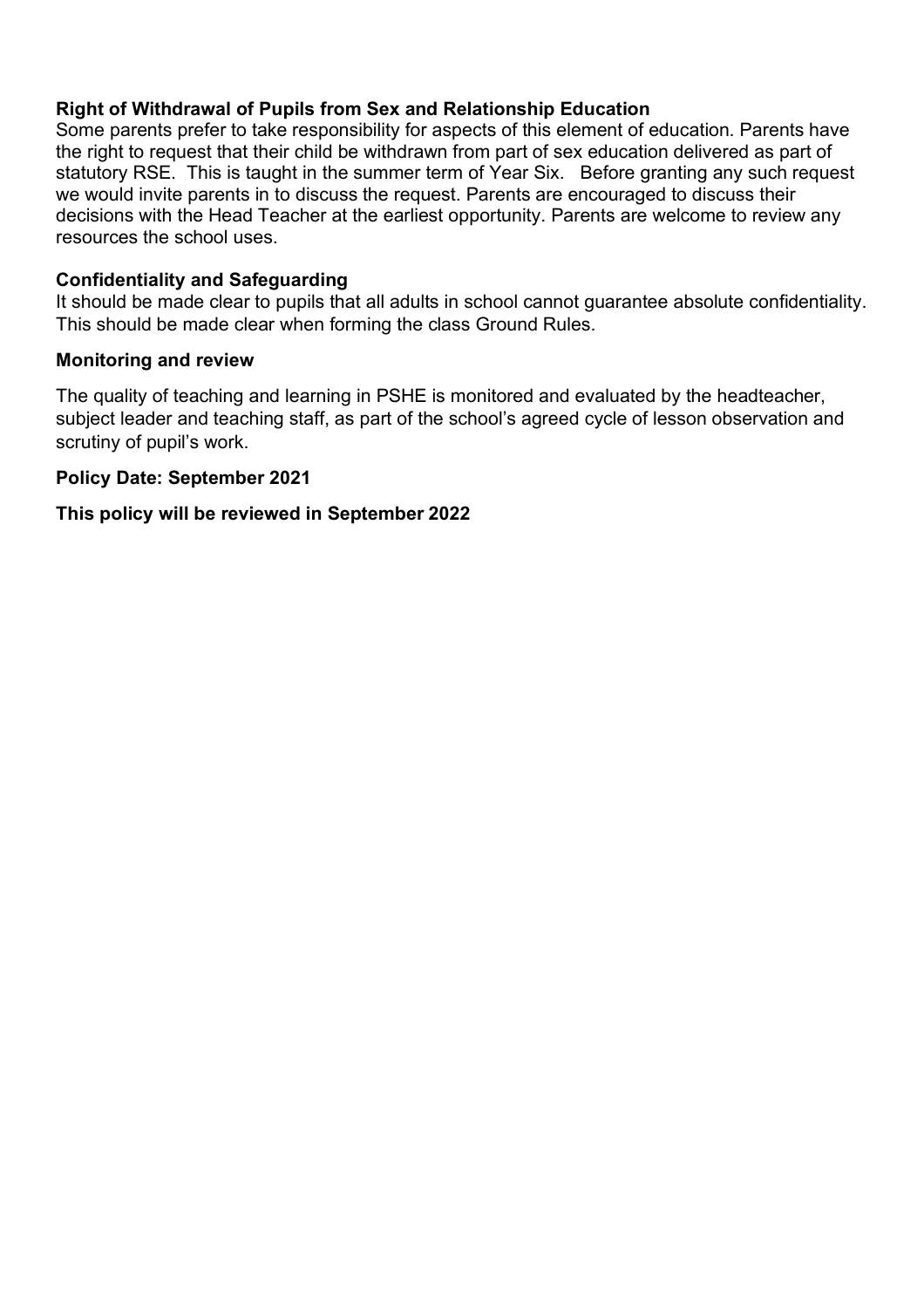#### Appendix 1: PSHE Long Term Plan



# Pleasant Street Primary School<br>PSHE Long Term Plan

| <b>Term</b>         | Year 1                              | Year 2                                                      | Year 3                             | Year 4                                   | Year 5                                     | Year 6                                |
|---------------------|-------------------------------------|-------------------------------------------------------------|------------------------------------|------------------------------------------|--------------------------------------------|---------------------------------------|
|                     | Curriculum Map Autumn Term          |                                                             |                                    |                                          |                                            |                                       |
| Autumn 1            | Keeping Healthy<br>Washing Hands    | Keeping Healthy<br>Brushing Teeth                           | Keeping Healthy<br>Medicine        | Healthy Living                           | Smoking                                    | Alcohol                               |
| Autumn 2            | Staying Safe<br>Being Responsible   | Fire Salety<br>Helping People in<br>Need.                   | Household Risks<br>Stealing        | Cycle Safety<br>Following Rules          | Peer Pressure<br>Looking Out for<br>Others | Water Safety<br>Stealing              |
|                     | Curriculum Map Spring Term          |                                                             |                                    |                                          |                                            |                                       |
| Spring <sub>1</sub> | Growing in Our<br>World             | Living and Working<br>in Our World                          | Looking After Our<br>World         | Chores at Home                           | In-App Purchases                           | Enterprise                            |
|                     | Hazard Watch                        | Hazard Watch                                                | Hazard Watch                       | Breaking Down<br><b>Barriers</b>         | Inclusion and<br>Acceptance                | British Values                        |
| Spring <sub>2</sub> | Feelings and<br>Emotions – Jealousy | Feelings and<br>Emotions - Worry<br>and Anger               | Feelings and<br>Emotions - Grief   | Feelings and<br>Emotions –Jealousy       | Feelings and<br>Emotions - Anger           | Feelings and<br>Emotions - Worry      |
|                     |                                     |                                                             | <b>Curriculum Map Summer Term</b>  |                                          |                                            |                                       |
| Summer 1            | Online Bullying                     | Image Sharing and<br>Computer Safety<br>Healthy Eating (DT) | Making Friends<br>Online           | Online Bullying                          | Image Sharing                              | Making Friends<br>Online              |
| <b>Summer 2</b>     | Relationships<br>Friendships        | Relationships<br>Bullying and Body<br>Language              | Relationships<br>Physical Bullying | Growing and<br>Changing<br>Relationships | Growing and<br>Changing<br>Puberty         | Growing and<br>Changing<br>Conception |



Celebrating uniqueness, aiming high, learning together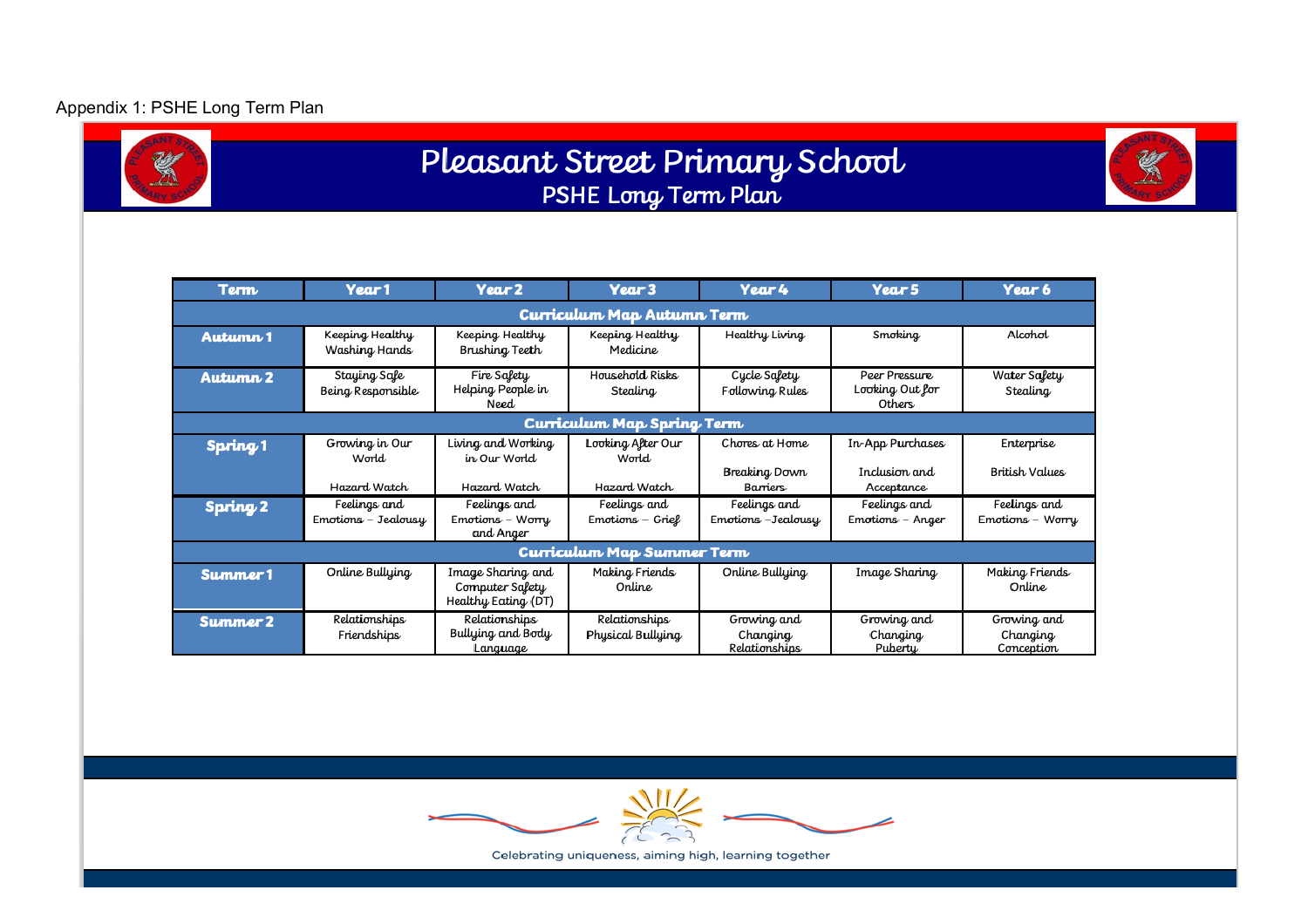#### Appendix 2: Diversity Day/P4C Long Term Plan



### Pleasant Street Primary School Diversity Morning/P4C Long Term Plan



| Term                | <b>Nursery</b>                     | <b>Reception</b>                   | Year 1                      | Year 2                  | Year 3                             | Year 4                  | Year 5          | Year 6                   |
|---------------------|------------------------------------|------------------------------------|-----------------------------|-------------------------|------------------------------------|-------------------------|-----------------|--------------------------|
|                     |                                    |                                    |                             |                         | Curriculum Map Autumn Term         |                         |                 |                          |
| Autumn 1            | Marvellous Me                      | Colours of Us                      | Elmer                       | Blown Away              | Two Monsters                       | The Way Back            | The Thing       | What do you do           |
| Autumn 2            | Whoever You<br>Are                 | Unique and<br>Wonderful            | Ready, Steady Mo            | Rosa Parks              | Martins Words                      | Home<br>The Slave Trade | Hidden Figures  | with a Problem?<br>Moses |
|                     |                                    | <b>Curriculum Map Spring Term</b>  |                             |                         |                                    |                         |                 |                          |
| Spring <sub>1</sub> | Red Rockets and                    | All Are                            | The Great Bia               | The First Slodge        | We Are All                         | Introducing Teddy       | Night Shift     | My Princess Boy          |
| Spring <sub>2</sub> | Rainbow Jelly<br>10 Little Pirates | Welcome<br>My World,<br>Your World | Book of Families<br>Beegu   | Can I Join Your<br>Club | Wonders<br>Dogs Don't Do<br>Ballet | The Truth Pixie         | The Black Dog   | The Whisperer            |
|                     |                                    |                                    |                             |                         | <b>Curriculum Map Summer Term</b>  |                         |                 |                          |
| <b>Summer1</b>      | The Family Book                    | It's ok to be                      | The Colour of               | The Silence             | Azzi in Between                    | The Day the War         | King of the Sky | The Wisp                 |
|                     | Blue Chameleon                     | different.                         | Home                        | Seeker                  | How to Heal a                      | Came                    | And Tango       | The Island               |
| <b>Summer 2</b>     |                                    | Lost and<br>Found                  | That's not how<br>you do it | Something Else          | Broken Wing                        | The Invisible Boy       | Makes Three     |                          |



Celebrating uniqueness, aiming high, learning together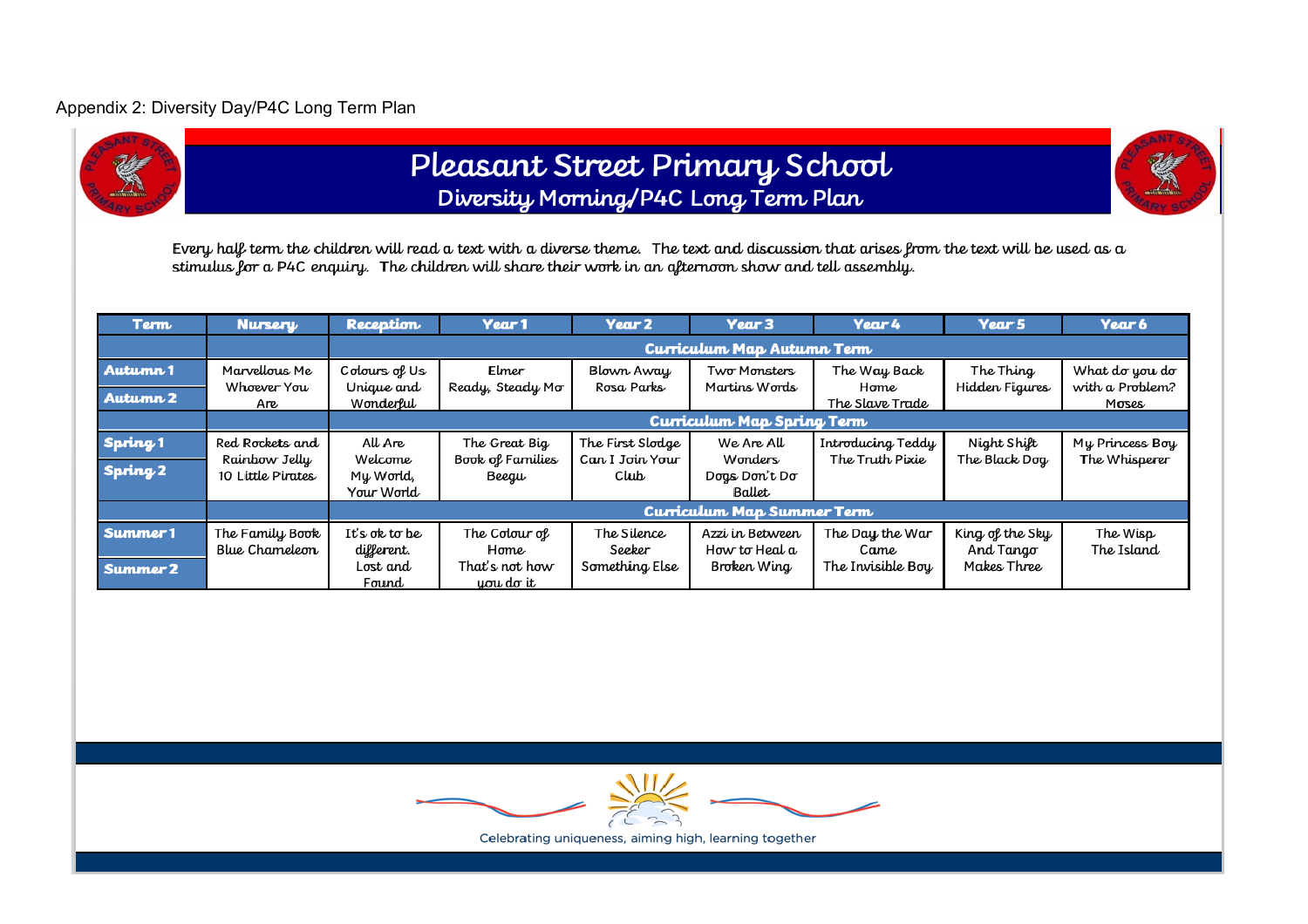#### **Diversity in the Curriculum**

Pleasant Street Primary School pledges itself to be a place where uniqueness is celebrated and all individuals will find safety and respect for their families and their way of life. We are a family of many different cultures and beliefs which makes our school as unique, as the individuals that make it so special. Our differences are our strength and allows us all to grow together with an interest and love of our shared and different traditions.

At Pleasant Street our community is central to our learning. Our diverse cultures come together to develop our understanding of our city, country and the world. Happiness and harmony are focal to our shared learning. We recognise the strengths of others and draw on this to support and inspire our own learning. Equally, we are always eager to motivate and guide others.

As part of our curriculum, we hold a 'Diversity Day' every half-term, which gives us opportunity to reflect on our uniqueness whilst celebrating our differences.

The day involves each class working with a different text around a theme based on diversity.

Age appropriate texts and the accompanying activities look at how children think and act towards others and themselves and gives them the opportunity to discuss the impact of actions and choices.

The day also includes opportunities for children to debate their opinions through a question of their own design, within a Philosophy for Children session. The day will end with a 'Show and Tell' assembly with pupils sharing their understanding and experiences of the activities undertaken.

Our curriculum and assemblies reinforce the skills and characteristics that we instil into our children and adults to ensure they do not allow obstacles to prevent their ambitions to achieve optimum success in their chosen path.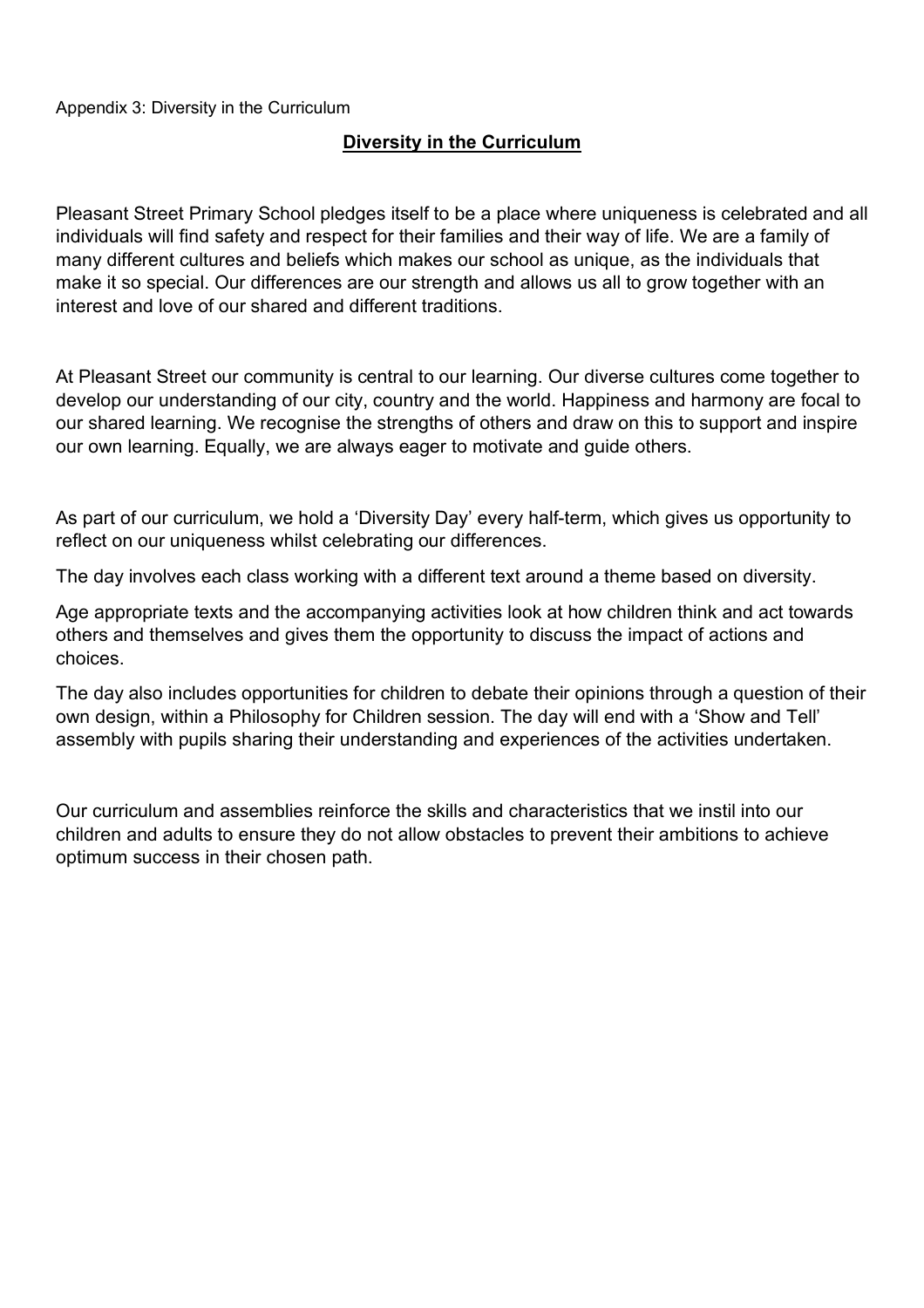Appendix 4: **Relationships Education, Relationships and Sex Education (RSE) and Health Education coverage across the curriculum.** 

The lead teacher will need to work closely with colleagues in related curriculum areas to ensure Relationships Education, Relationships and Sex Education and Health Education programmes complement, and do not duplicate, content covered in national curriculum subjects such as citizenship, science, computing and PE. It is important to check prior knowledge and build this into the planning process to ensure a smooth transition between primary and secondary. Further information on links to national curriculum subjects can be found on page 39 (SRE Document, DfE). This document seeks to plot coverage across the curriculum.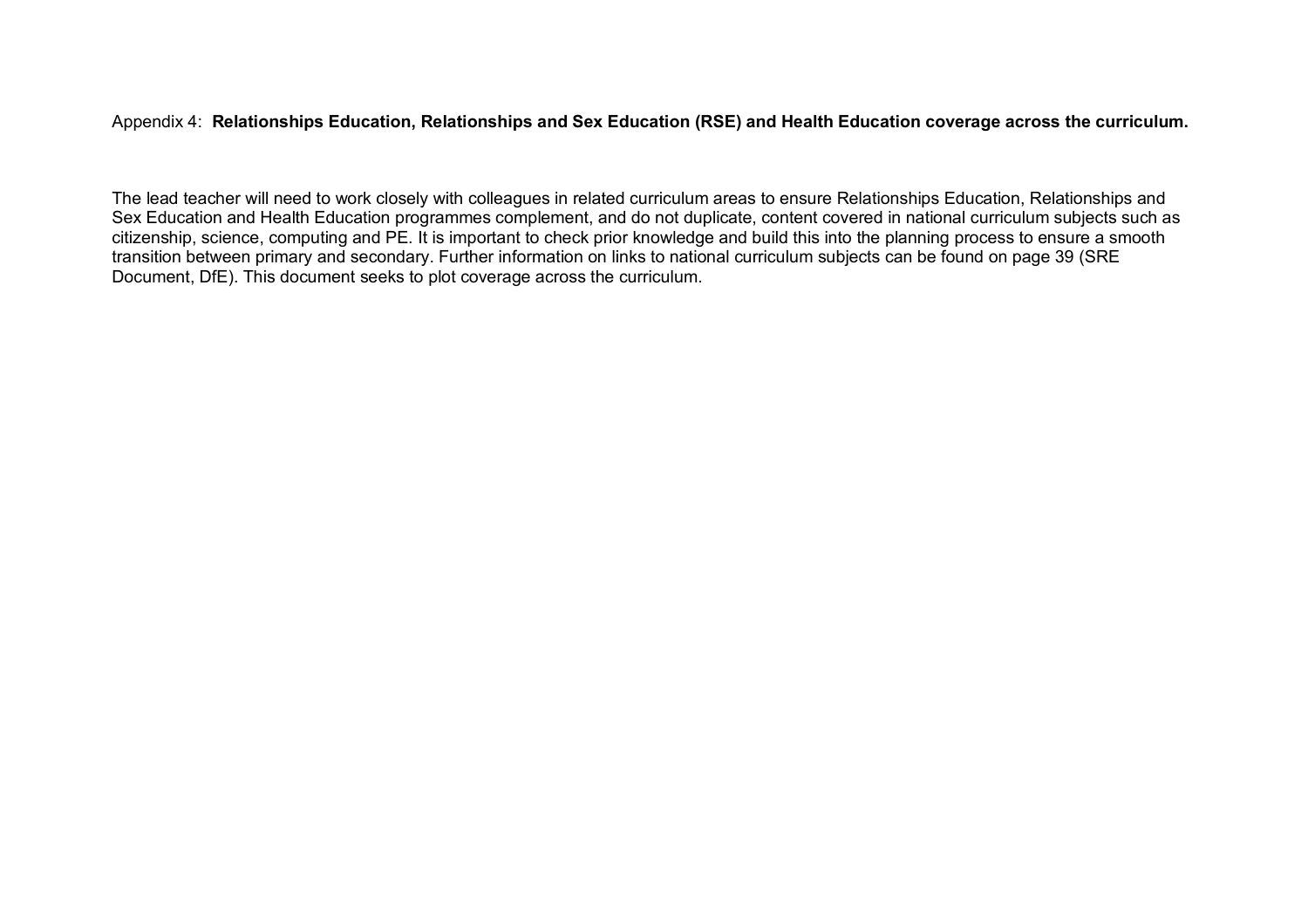| <b>EYFS Coverage</b>        |                                                                                                                                                                                                                                                  | <b>Nursery</b>                                                                                                                             | <b>Reception</b>                                                                                                                                            |
|-----------------------------|--------------------------------------------------------------------------------------------------------------------------------------------------------------------------------------------------------------------------------------------------|--------------------------------------------------------------------------------------------------------------------------------------------|-------------------------------------------------------------------------------------------------------------------------------------------------------------|
| Families and<br>people who  | that families are important for children growing up because they can give love, security and<br>stability                                                                                                                                        | Diversity Text - Marvellous Me: Inside and Out.<br>Diversity Text - The Family Book.                                                       | Diversity Text - Colours of Us.<br>Diversity Text - All Are Welcome.                                                                                        |
| care for me.                | the characteristics of healthy family life, commitment to each other, including in times of difficulty,<br>protection and care for children and other family members, the importance of spending time<br>together and sharing each other's lives |                                                                                                                                            |                                                                                                                                                             |
|                             | that others' families, either in school or in the wider world, sometimes look different from their<br>family, but that they should respect those differences and know that other children's families are<br>also characterised by love and care  |                                                                                                                                            |                                                                                                                                                             |
|                             | that stable, caring relationships, which may be of different types, are at the heart of happy<br>families, and are important for children's security as they grow up                                                                             |                                                                                                                                            |                                                                                                                                                             |
|                             | that marriage represents a formal and legally recognised commitment of two people to each<br>other which is intended to be lifelong                                                                                                              |                                                                                                                                            |                                                                                                                                                             |
|                             | how to recognise if family relationships are making them feel unhappy or unsafe, and how to<br>seek help or advice from others if needed                                                                                                         |                                                                                                                                            |                                                                                                                                                             |
| Caring<br>Friendships       | how important friendships are in making us feel happy and secure, and how people choose and<br>make friends                                                                                                                                      | Diversity Text - Marvellous Me: Inside and Out<br>Diversity Text - Red Rockets and Rainbow Jelly.                                          | Diversity Text - All Are Welcome.<br>Diversity Text - My World, Your World.<br>Diversity Text - Its Ok to be Different.<br>Diversity Text - Lost and Found. |
|                             | the characteristics of friendships, including mutual respect, truthfulness, trustworthiness, loyalty,<br>kindness, generosity, trust, sharing interests and experiences and support with problems and<br>difficulties                            | Diversity Text - Blue Chameleon.                                                                                                           |                                                                                                                                                             |
|                             | that healthy friendships are positive and welcoming towards others, and do not make others feel<br>lonely or excluded                                                                                                                            |                                                                                                                                            |                                                                                                                                                             |
|                             | that most friendships have ups and downs, and that these can often be worked through so that<br>the friendship is repaired or even strengthened, and that resorting to violence is never right                                                   |                                                                                                                                            |                                                                                                                                                             |
|                             | how to recognise who to trust and who not to trust, how to judge when a friendship is making<br>them feel unhappy or uncomfortable, managing conflict, how to manage these situations and<br>how to seek help or advice from others, if needed   |                                                                                                                                            |                                                                                                                                                             |
| Respectful<br>Relationships | the importance of respecting others, even when they are very different from them (for example,<br>physically, in character, personality or backgrounds), or make different choices or have different<br>preferences or beliefs                   | Black History Month; Whoever You Are.<br>Diversity Text - Marvellous Me: Inside and Out<br>Diversity Text - Red Rockets and Rainbow Jelly. | Black History Month - The Colour of Me.<br>Unique and Wonderful Text.<br>Diversity Text - Colours of Us.                                                    |
|                             | practical steps they can take in a range of different contexts to improve or support respectful<br>relationships                                                                                                                                 |                                                                                                                                            | Diversity Text - Unique and Wonderful.<br>Diversity Text - All Are Welcome.                                                                                 |
|                             | the conventions of courtesy and manners                                                                                                                                                                                                          |                                                                                                                                            | Diversity Text - My World, Your World.                                                                                                                      |
|                             | the importance of self-respect and how this links to their own happiness                                                                                                                                                                         |                                                                                                                                            | Diversity Text - Its Ok to Be Different.                                                                                                                    |
|                             | that in school and in wider society they can expect to be treated with respect by others, and that<br>in turn they should show due respect to others, including those in positions of authority                                                  |                                                                                                                                            |                                                                                                                                                             |
|                             | about different types of bullying (including cyberbullying), the impact of bullying, responsibilities<br>of bystanders (primarily reporting bullying to an adult) and how to get help                                                            |                                                                                                                                            |                                                                                                                                                             |
|                             | what a stereotype is, and how stereotypes can be unfair, negative or destructive                                                                                                                                                                 |                                                                                                                                            |                                                                                                                                                             |
|                             | the importance of permission-seeking and giving in relationships with friends, peers and adults                                                                                                                                                  |                                                                                                                                            |                                                                                                                                                             |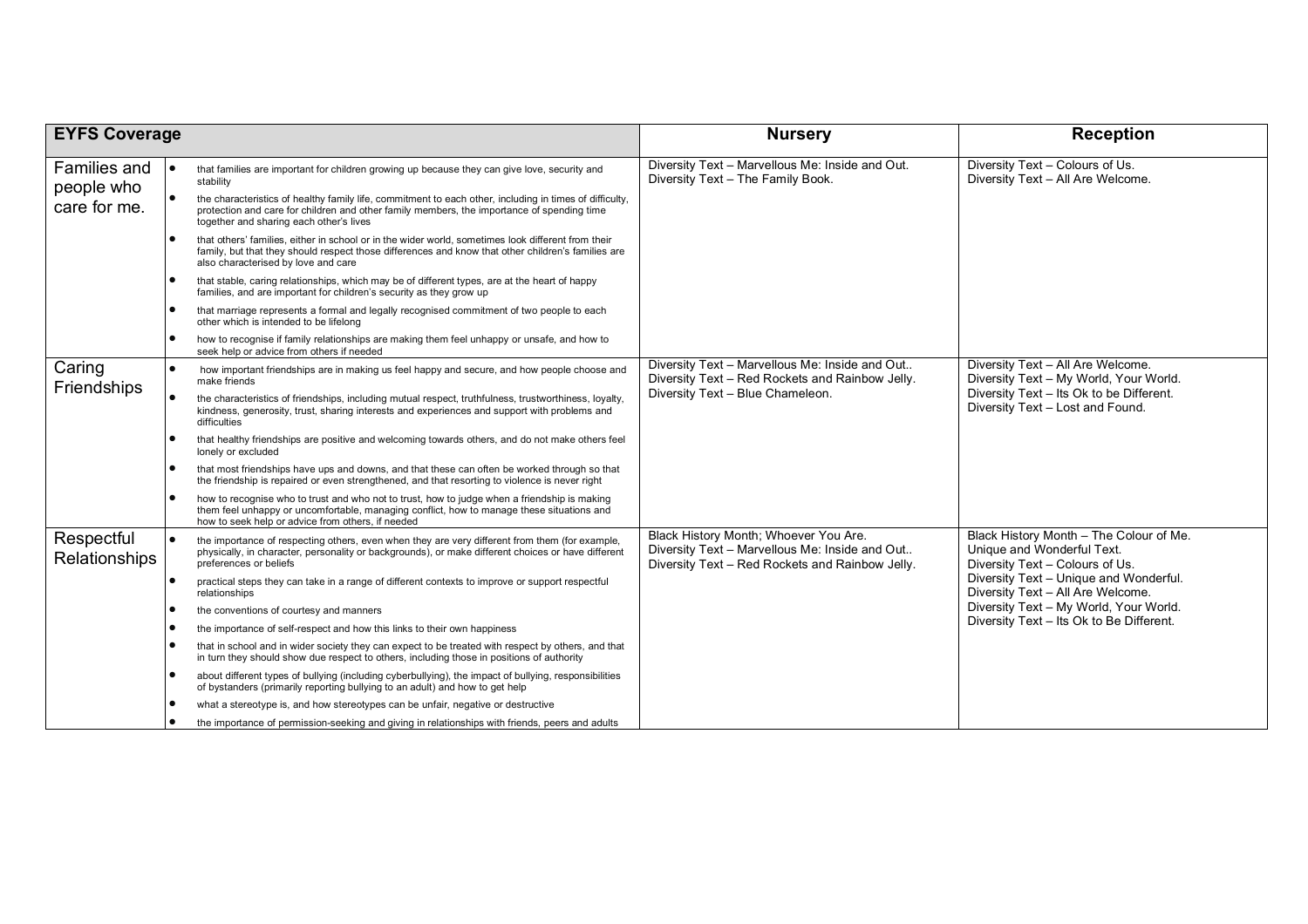|                         |                                                                                                                                                                                                                                 | <b>Nursery</b>                                              | <b>Reception</b>                                            |
|-------------------------|---------------------------------------------------------------------------------------------------------------------------------------------------------------------------------------------------------------------------------|-------------------------------------------------------------|-------------------------------------------------------------|
| Online<br>Relationships | that people sometimes behave differently online, including by pretending to be someone they are<br>not                                                                                                                          |                                                             |                                                             |
|                         | that the same principles apply to online relationships as to face-to-face relationships, including<br>the importance of respect for others online including when we are anonymous                                               |                                                             |                                                             |
|                         | the rules and principles for keeping safe online, how to recognise risks, harmful content and<br>contact, and how to report them                                                                                                |                                                             |                                                             |
|                         | how to critically consider their online friendships and sources of information including awareness<br>of the risks associated with people they have never met                                                                   | E-Safety information on the website for parents.            | E-Safety information on the website for parents.            |
|                         | how information and data is shared and used online                                                                                                                                                                              |                                                             |                                                             |
| Internet                | The for most people the internet is an integral part of life and has many benefits.                                                                                                                                             | Displays in the computing room.<br>Computing: E-Safety Unit | Displays in the computing room.<br>Computing: E-Safety Unit |
| Safety and<br>harms     | About the benefits of rationing time spent online, the risks of excessive time spent on electronic<br>devices and the impact of positive and negative content online on their own and others' mental<br>and physical wellbeing. |                                                             |                                                             |
|                         | How to consider the effect of their online actions on others and know how to recognise and<br>display respectful behaviour online and the importance of keeping personal information private.                                   |                                                             |                                                             |
|                         | Why social media, some computer games and online gaming are age restricted.                                                                                                                                                     |                                                             |                                                             |
|                         | That the internet can be a negative place where online abuse, trolling, bullying and harassment<br>can take place, which can have a negative impact on mental health.                                                           |                                                             |                                                             |
|                         | How to be a discerning consumer of information online including understanding that information,<br>including that from search engines is ranked, selected and targeted.                                                         |                                                             |                                                             |
|                         | $\bullet$<br>Where and how to report concerns and get support with issues online.                                                                                                                                               |                                                             |                                                             |
| <b>Being Safe</b>       | what sorts of boundaries are appropriate in friendships with peers and others (including in a<br>digital context)                                                                                                               |                                                             | Diversity Text - Lost and Found                             |
|                         | about the concept of privacy and the implications of it for both children and adults; including that<br>it is not always right to keep secrets if they relate to being safe                                                     |                                                             |                                                             |
|                         | that each person's body belongs to them, and the differences between appropriate and<br>inappropriate or unsafe physical, and other, contact                                                                                    |                                                             |                                                             |
|                         | how to respond safely and appropriately to adults they may encounter (in all contexts, including<br>online) whom they do not know                                                                                               |                                                             |                                                             |
|                         | how to recognise and report feelings of being unsafe or feeling bad about any adult                                                                                                                                             |                                                             |                                                             |
|                         | how to ask for advice or help for themselves or others, and to keep trying until they are heard,                                                                                                                                |                                                             |                                                             |
|                         | how to report concerns or abuse, and the vocabulary and confidence needed to do so                                                                                                                                              |                                                             |                                                             |
|                         | where to get advice, for example family, school or other sources                                                                                                                                                                |                                                             |                                                             |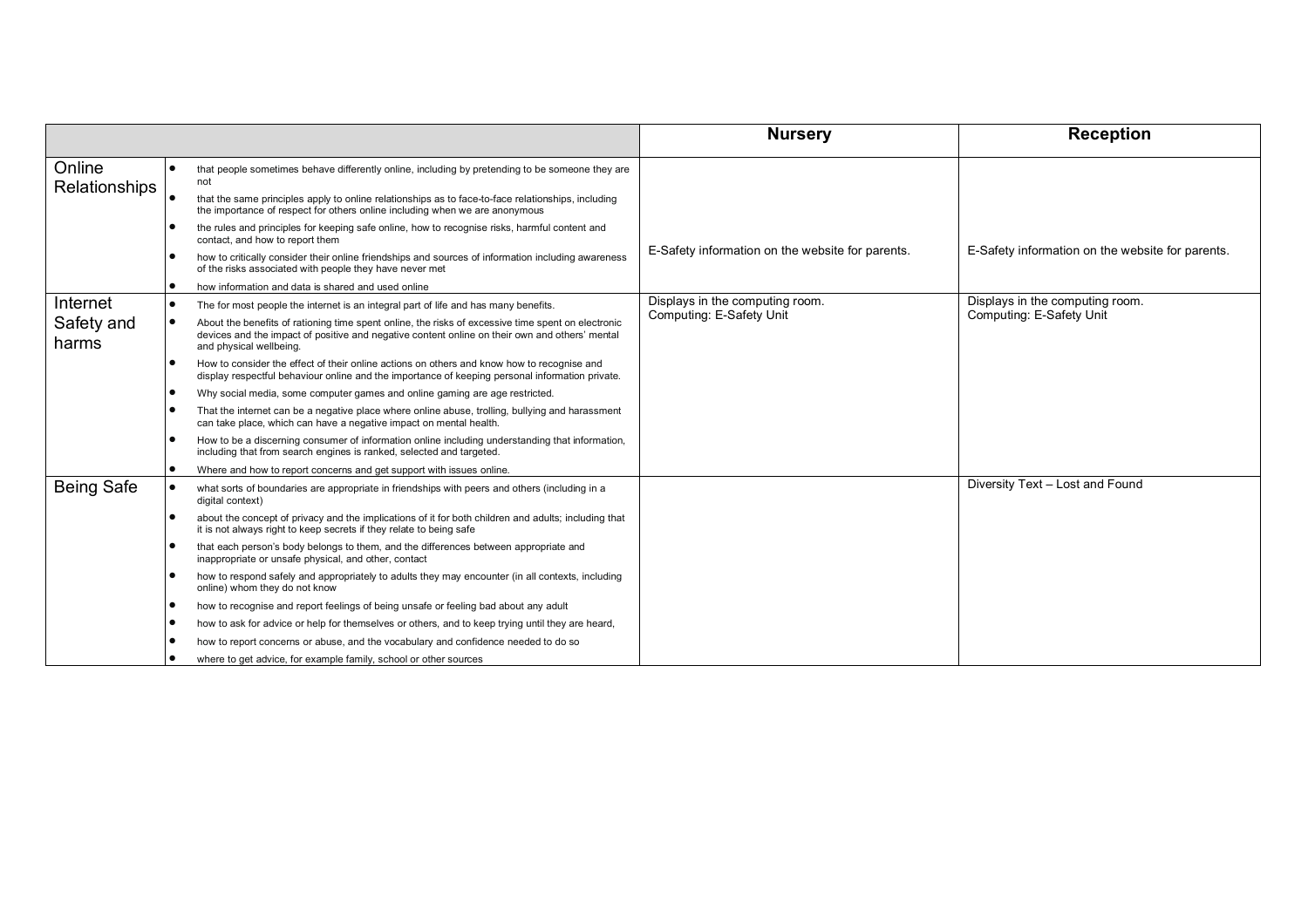|                                           |                                                                                                                                                                                                                                                                                                                                                                                                                                                                                                                                                                                                                                                                                                                                                                                                                                                                                                                                                                                                                                                                                                                                                                                                                                                                                                                                                                                                                                                                                                                                                                                             | <b>Nursery</b>                                                                                                                                                                    | <b>Reception</b>                                                                                                                                                                                                      |
|-------------------------------------------|---------------------------------------------------------------------------------------------------------------------------------------------------------------------------------------------------------------------------------------------------------------------------------------------------------------------------------------------------------------------------------------------------------------------------------------------------------------------------------------------------------------------------------------------------------------------------------------------------------------------------------------------------------------------------------------------------------------------------------------------------------------------------------------------------------------------------------------------------------------------------------------------------------------------------------------------------------------------------------------------------------------------------------------------------------------------------------------------------------------------------------------------------------------------------------------------------------------------------------------------------------------------------------------------------------------------------------------------------------------------------------------------------------------------------------------------------------------------------------------------------------------------------------------------------------------------------------------------|-----------------------------------------------------------------------------------------------------------------------------------------------------------------------------------|-----------------------------------------------------------------------------------------------------------------------------------------------------------------------------------------------------------------------|
| Mental<br>Health and<br><b>Well Being</b> | That mental wellbeing is a normal part of daily life, in the same way as physical health.<br>That there is a normal range of emotions and scale of emotions that all humans experience in<br>relation to different experiences and situations.<br>How to recognise and talk about their emotions, including having a varied vocabulary to use<br>when talking about their own and others' feelings.<br>How to judge whether what they are feeling and how they are behaving is appropriate and<br>proportionate.<br>The benefits of physical exercise, time outdoors community participation, voluntary and service-<br>based activity on mental well-being and happiness.<br>Simple self-care techniques including the importance of rest, time spent with friends and family<br>and the benefits of hobbies and interests.<br>Isolation and loneliness can affect children and that it is very important for children to discuss<br>their feelings with an adult and seek support.<br>That bullying (including cyberbullying) has a negative and often lasting impact on mental<br>wellbeing.<br>Where and how to seek support (including recognising the triggers for seeking support) including<br>whom in school they should speak to if they are worried about their own or someone else's<br>mental wellbeing or ability to control their emotions (including online issues)<br>That it is common for people to experience mental ill health. For many people who do, the<br>problems can be resolved if the right support is made available especially if accessed early<br>enough. | Worry Monster in classroom.<br>Feelings rainbow in classroom.<br>Mental Health and Well-Being Club<br>Anti-bullying week activities<br>The Colour Monster text in each classroom. | Worry Monster in classroom.<br>Feelings rainbow in classroom.<br>Mental Health and Well-Being Club<br>Anti-bullying week activities<br>The Colour Monster text in each classroom.<br>Diversity Text - Lost and Found. |
| Physical<br>health and<br>fitness         | The characteristic and mental and physical benefits of an active lifestyle,<br>The importance of building regular exercise into daily and weekly routines and how to achieve<br>this; for example, walking or cycling to school, a daily mile or other forms of vigorous exercise.<br>The risks associated with an inactive lifestyle (including obesity)<br>How and when to seek support including which adults to speak to in school if they are worried<br>about their health.                                                                                                                                                                                                                                                                                                                                                                                                                                                                                                                                                                                                                                                                                                                                                                                                                                                                                                                                                                                                                                                                                                           | PE Lessons<br>Displays on corridors and in hall.                                                                                                                                  | PE Lessons<br>Displays on corridors and in hall.                                                                                                                                                                      |
| Healthy<br>Eating                         | What constitutes a healthy diet (including understanding calories and other nutritional content)<br>The principles of planning and preparing a range of healthy meals.<br>The characteristics of a poor diet and risks associated with unhealthy eating (including, for<br>example, obesity and tooth decay) and other behaviours (e.g. the impact of alcohol on diet or<br>health)                                                                                                                                                                                                                                                                                                                                                                                                                                                                                                                                                                                                                                                                                                                                                                                                                                                                                                                                                                                                                                                                                                                                                                                                         | Displays in hall and in Nursery snack room.<br>Snack choices for children throughout the day.                                                                                     | Displays in hall and in Nursery snack room.<br>Snack choices for children throughout the day.                                                                                                                         |
| Health and<br>Prevention                  | How to recognise early signs of physical illness, such as weight loss or unexplained changes to<br>the body.<br>About safe and unsafe exposure to the sun, and how to reduce the risk of sun damage, including<br>skin cancer.<br>The importance of sufficient good quality sleep for good health and that a lack of sleep can affect<br>weight, mood and ability to learn.<br>About dental health and the benefits of good oral hygiene and dental flossing, including regular<br>check-ups at the dentist.<br>About personal hygiene and germs including bacteria, viruses, how they are spread and treated<br>and the importance of handwashing.<br>The facts and science relating to allergies, immunisation and vaccination.                                                                                                                                                                                                                                                                                                                                                                                                                                                                                                                                                                                                                                                                                                                                                                                                                                                           |                                                                                                                                                                                   |                                                                                                                                                                                                                       |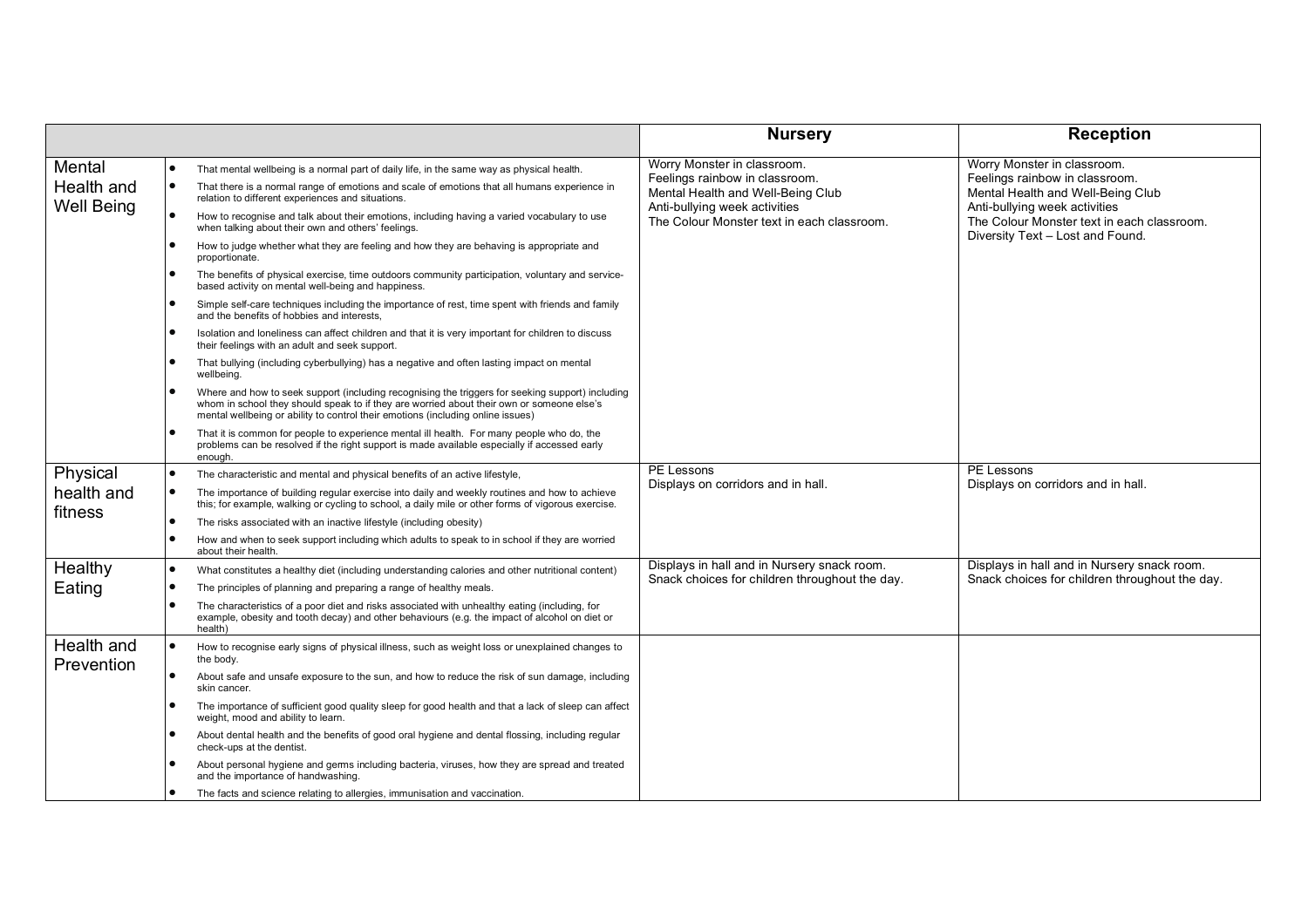|                                       |                                                                                                                                                                                                                                   | <b>Nursery</b> | <b>Reception</b> |
|---------------------------------------|-----------------------------------------------------------------------------------------------------------------------------------------------------------------------------------------------------------------------------------|----------------|------------------|
| Drugs,<br>Alcohol and<br>Tobacco      | The facts about legal and illegal harmful substances and associated risk, including smoking,<br>alcohol use and drug-taking                                                                                                       |                |                  |
| <b>Basic First</b><br>Aid             | How to make a clear and efficient call to emergency services if necessary.<br>Concepts of basic first-aid, for example dealing with common injuries, including head injuries.                                                     |                |                  |
| Changing<br>Adolescent<br><b>Body</b> | Key facts about puberty and the changing adolescent body, particularly from age 9 through to<br>age 11, including physical and emotional changes.<br>About menstrual wellbeing including the key facts about the menstrual cycle. |                |                  |
| Sex<br>Education                      |                                                                                                                                                                                                                                   |                |                  |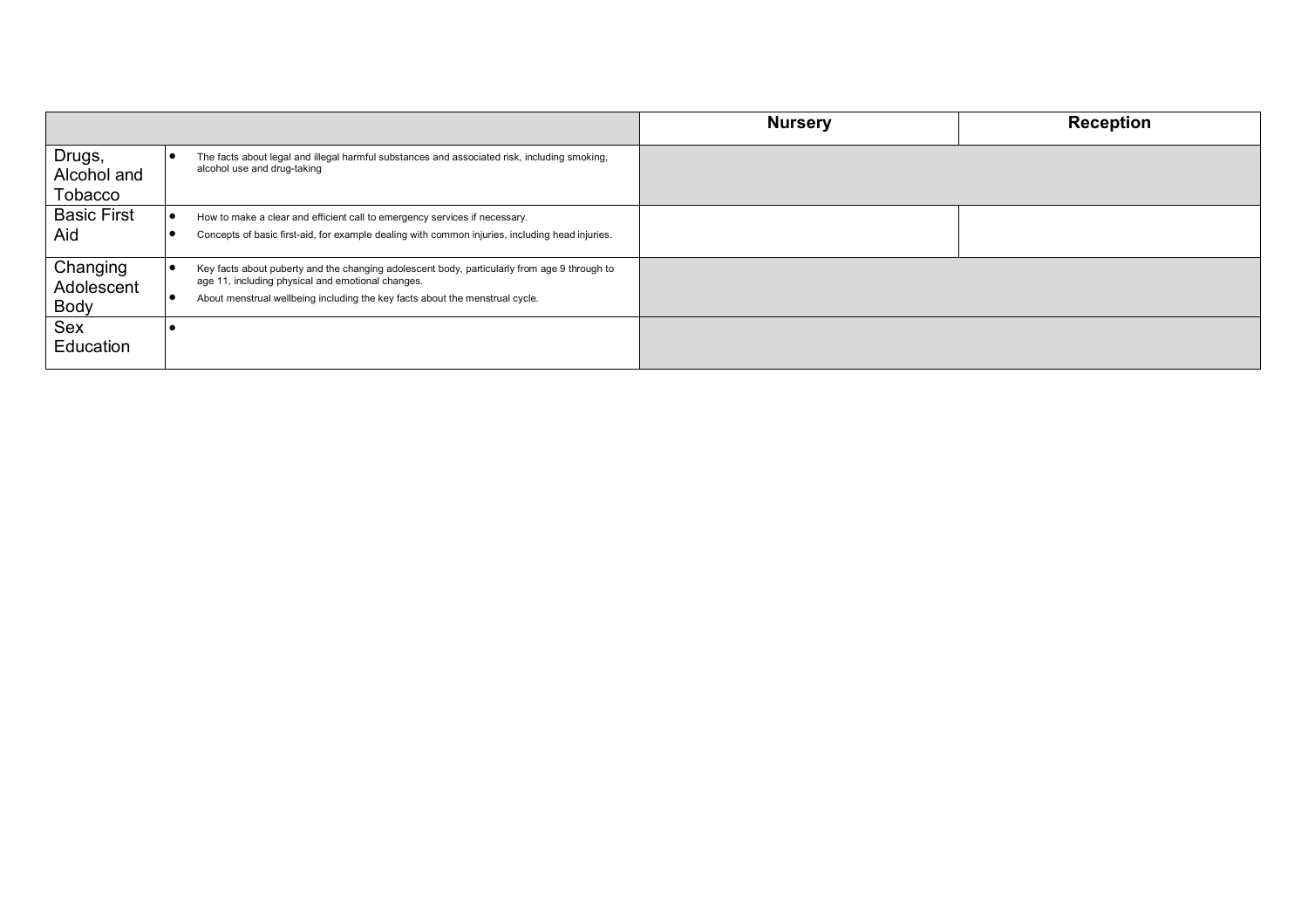| <b>KS1 Coverage</b>                |                                                                                                                                                                                                                                                              | <b>Class One</b>                                                                                                                                                                                                                                                                                                                                                                                            | <b>Class Two</b>                                                                                                    |
|------------------------------------|--------------------------------------------------------------------------------------------------------------------------------------------------------------------------------------------------------------------------------------------------------------|-------------------------------------------------------------------------------------------------------------------------------------------------------------------------------------------------------------------------------------------------------------------------------------------------------------------------------------------------------------------------------------------------------------|---------------------------------------------------------------------------------------------------------------------|
| Families and                       | that families are important for children growing up because they can give love, security and<br>stability                                                                                                                                                    | Diversity Text - The Great Big Book of Families.                                                                                                                                                                                                                                                                                                                                                            | English Unit - Grandad's Island.<br>Diversity Text - The Silence Seeker.                                            |
| people who<br>care for me.         | the characteristics of healthy family life, commitment to each other, including in times of difficulty,<br>protection and care for children and other family members, the importance of spending time<br>together and sharing each other's lives             | Autumn 1 WCR text - The Velveteen Rabbit.                                                                                                                                                                                                                                                                                                                                                                   | Autumn 2 WCR text - Anna Hibiscus.                                                                                  |
|                                    | $\bullet$<br>that others' families, either in school or in the wider world, sometimes look different from their<br>family, but that they should respect those differences and know that other children's families are<br>also characterised by love and care | PSHE - Keeping Safe Modules<br>PSHE - Relationships Module<br>PSHE - Feelings and Emotions Module                                                                                                                                                                                                                                                                                                           | PSHE - Keeping Safe Modules<br>PSHE - Feelings and Emotions Module<br>PSHE - Online Safety Module                   |
|                                    | that stable, caring relationships, which may be of different types, are at the heart of happy<br>families, and are important for children's security as they grow up                                                                                         | PSHE - Online Safety Module                                                                                                                                                                                                                                                                                                                                                                                 |                                                                                                                     |
|                                    | that marriage represents a formal and legally recognised commitment of two people to each<br>other which is intended to be lifelong                                                                                                                          |                                                                                                                                                                                                                                                                                                                                                                                                             |                                                                                                                     |
|                                    | how to recognise if family relationships are making them feel unhappy or unsafe, and how to<br>seek help or advice from others if needed                                                                                                                     |                                                                                                                                                                                                                                                                                                                                                                                                             |                                                                                                                     |
| Caring<br>Friendships              | how important friendships are in making us feel happy and secure, and how people choose and<br>make friends                                                                                                                                                  | Diversity Text - Elmer.<br>Diversity Text -Beegu.                                                                                                                                                                                                                                                                                                                                                           | Diversity Text - Blown Away.<br>Diversity Text - The First Slodge.                                                  |
|                                    | the characteristics of friendships, including mutual respect, truthfulness, trustworthiness, loyalty,<br>kindness, generosity, trust, sharing interests and experiences and support with problems and<br>difficulties                                        | Diversity Text - The Colour of Home.<br>Diversity Text - Can I Join Your Club?<br>Diversity Text - That's not how you do it.<br>PSHE - Keeping Safe Modules<br>Diversity Text - Something Else.<br>PSHE - Relationships Module<br>Summer 1 WCR text - Letters to Pluto.<br>PSHE - Feelings and Emotions Module<br>PSHE - Online Safety Module<br>PSHE - Keeping Safe Modules<br>PSHE - Relationships Module | Diversity Text - The Silence Seeker.                                                                                |
|                                    | that healthy friendships are positive and welcoming towards others, and do not make others feel<br>lonely or excluded                                                                                                                                        |                                                                                                                                                                                                                                                                                                                                                                                                             | Summer 2 WCR text - Rabbit and Bear.                                                                                |
|                                    | that most friendships have ups and downs, and that these can often be worked through so that<br>the friendship is repaired or even strengthened, and that resorting to violence is never right                                                               |                                                                                                                                                                                                                                                                                                                                                                                                             |                                                                                                                     |
|                                    | how to recognise who to trust and who not to trust, how to judge when a friendship is making<br>them feel unhappy or uncomfortable, managing conflict, how to manage these situations and<br>how to seek help or advice from others, if needed               |                                                                                                                                                                                                                                                                                                                                                                                                             | PSHE - Being Responsible Module<br>PSHE - Feelings and Emotions Module<br>PSHE - Online Safety Module               |
| Respectful<br><b>Relationships</b> | the importance of respecting others, even when they are very different from them (for example,<br>physically, in character, personality or backgrounds), or make different choices or have different<br>preferences or beliefs                               | RE lessons.<br>Teaching of the 5 R's.<br>Autumn 2 WCR text - The Twits.                                                                                                                                                                                                                                                                                                                                     | Autumn 1 WCR text - Fantastic Mr Fox.<br>Autumn 2 WCR text - Anna Hibiscus.<br>Summer 2 WCR text - Rabbit and Bear. |
|                                    | practical steps they can take in a range of different contexts to improve or support respectful<br>relationships                                                                                                                                             | Diversity Text - Elmer.<br>Diversity Text - The Great Big Book of Families.                                                                                                                                                                                                                                                                                                                                 | Diversity Text - Blown Away.<br>Diversity Text - Rosa Parks.                                                        |
|                                    | the conventions of courtesy and manners                                                                                                                                                                                                                      | Diversity Text - Beequ.                                                                                                                                                                                                                                                                                                                                                                                     | Diversity Text - The First Slodge.                                                                                  |
|                                    | the importance of self-respect and how this links to their own happiness                                                                                                                                                                                     | Diversity Text - The Colour of Home.                                                                                                                                                                                                                                                                                                                                                                        | Diversity Text - Can I Join Your Club?                                                                              |
|                                    | that in school and in wider society they can expect to be treated with respect by others, and that<br>in turn they should show due respect to others, including those in positions of authority                                                              | PSHE - Feelings and Emotions Module<br>PSHE - Being Responsible Module<br>PSHE - Online Safety Module                                                                                                                                                                                                                                                                                                       | Diversity Text - The Silence Seeker.<br>Diversity Text - Something Else.<br>PSHE - Feelings and Emotions Module     |
|                                    | about different types of bullying (including cyberbullying), the impact of bullying, responsibilities<br>of bystanders (primarily reporting bullying to an adult) and how to get help                                                                        |                                                                                                                                                                                                                                                                                                                                                                                                             | PSHE - Being Responsible Module<br>PSHE - Online Safety Module                                                      |
|                                    | what a stereotype is, and how stereotypes can be unfair, negative or destructive                                                                                                                                                                             |                                                                                                                                                                                                                                                                                                                                                                                                             |                                                                                                                     |
|                                    | the importance of permission-seeking and giving in relationships with friends, peers and adults                                                                                                                                                              |                                                                                                                                                                                                                                                                                                                                                                                                             |                                                                                                                     |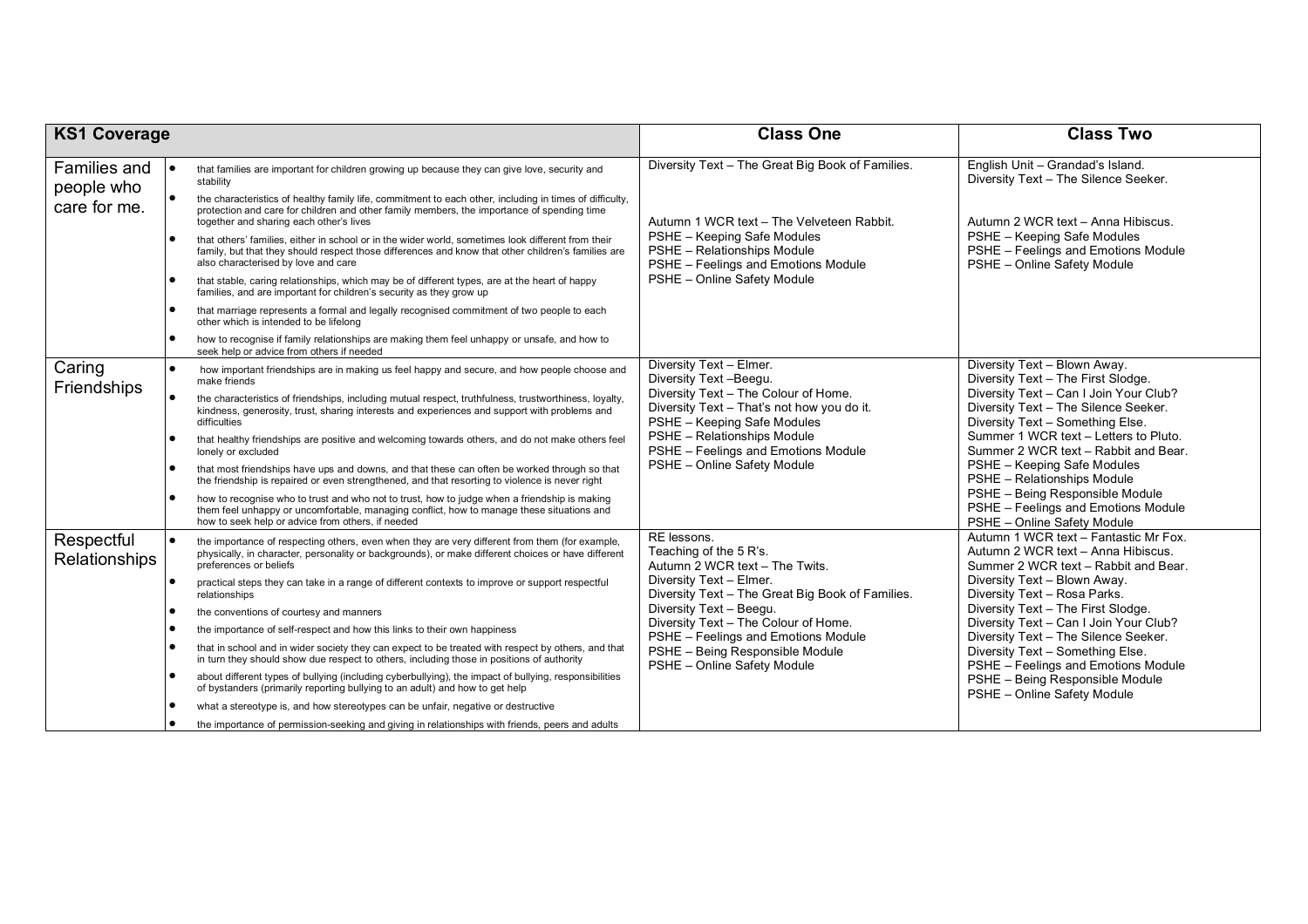|                         |                                                                                                                                                                                                                                                                                                   | <b>Class One</b>                                                              | <b>Class Two</b>                                                              |
|-------------------------|---------------------------------------------------------------------------------------------------------------------------------------------------------------------------------------------------------------------------------------------------------------------------------------------------|-------------------------------------------------------------------------------|-------------------------------------------------------------------------------|
| Online<br>Relationships | that people sometimes behave differently online, including by pretending to be someone they are<br>not<br>that the same principles apply to online relationships as to face-to-face relationships, including<br>the importance of respect for others online including when we are anonymous       | Computing: E-Safety Unit<br>E-safety week.<br>PSHE - Online Safety Module     | Computing: E-Safety Unit<br>E-safety week.<br>PSHE - Online Safety Module     |
|                         | the rules and principles for keeping safe online, how to recognise risks, harmful content and<br>contact, and how to report them<br>how to critically consider their online friendships and sources of information including awareness<br>of the risks associated with people they have never met | E-Safety information on the website for parents.                              | E-Safety information on the website for parents.                              |
|                         | how information and data is shared and used online                                                                                                                                                                                                                                                |                                                                               |                                                                               |
| Internet<br>Safety and  | The for most people the internet is an integral part of life and has many benefits.<br>About the benefits of rationing time spent online, the risks of excessive time spent on electronic                                                                                                         | Displays in the computing room.<br>Computing: E-Safety Unit<br>E-safety week. | Displays in the computing room.<br>Computing: E-Safety Unit<br>E-safety week. |
| harms                   | devices and the impact of positive and negative content online on their own and others' mental<br>and physical wellbeing.<br>How to consider the effect of their online actions on others and know how to recognise and                                                                           | PSHE - Online Safety Module                                                   | PSHE - Online Safety Module                                                   |
|                         | display respectful behaviour online and the importance of keeping personal information private.                                                                                                                                                                                                   |                                                                               |                                                                               |
|                         | Why social media, some computer games and online gaming are age restricted.                                                                                                                                                                                                                       |                                                                               |                                                                               |
|                         | That the internet can be a negative place where online abuse, trolling, bullying and harassment<br>can take place, which can have a negative impact on mental health.                                                                                                                             |                                                                               |                                                                               |
|                         | How to be a discerning consumer of information online including understanding that information,<br>including that from search engines is ranked, selected and targeted.                                                                                                                           |                                                                               |                                                                               |
|                         | Where and how to report concerns and get support with issues online.                                                                                                                                                                                                                              |                                                                               |                                                                               |
| <b>Being Safe</b>       | what sorts of boundaries are appropriate in friendships with peers and others (including in a<br>digital context)                                                                                                                                                                                 | NSPCC Pants unit of work and resources.<br>Diversity Text -Beegu              | Diversity Text - Rosa Parks.<br>PSHE - Keeping Safe Modules                   |
|                         | about the concept of privacy and the implications of it for both children and adults; including that<br>it is not always right to keep secrets if they relate to being safe                                                                                                                       | PSHE - Keeping Safe Modules<br>PSHE - Relationships Module                    | PSHE - Relationships Module<br>PSHE - Feelings and Emotions Module            |
|                         | that each person's body belongs to them, and the differences between appropriate and<br>inappropriate or unsafe physical, and other, contact                                                                                                                                                      | PSHE - Feelings and Emotions Module<br>PSHE - Online Safety Module            | PSHE - Online Safety Module<br>PSHE - Fire Safety Module                      |
|                         | how to respond safely and appropriately to adults they may encounter (in all contexts, including<br>online) whom they do not know                                                                                                                                                                 |                                                                               |                                                                               |
|                         | how to recognise and report feelings of being unsafe or feeling bad about any adult                                                                                                                                                                                                               |                                                                               |                                                                               |
|                         | how to ask for advice or help for themselves or others, and to keep trying until they are heard,                                                                                                                                                                                                  |                                                                               |                                                                               |
|                         | how to report concerns or abuse, and the vocabulary and confidence needed to do so                                                                                                                                                                                                                |                                                                               |                                                                               |
|                         | where to get advice, for example family, school or other sources                                                                                                                                                                                                                                  |                                                                               |                                                                               |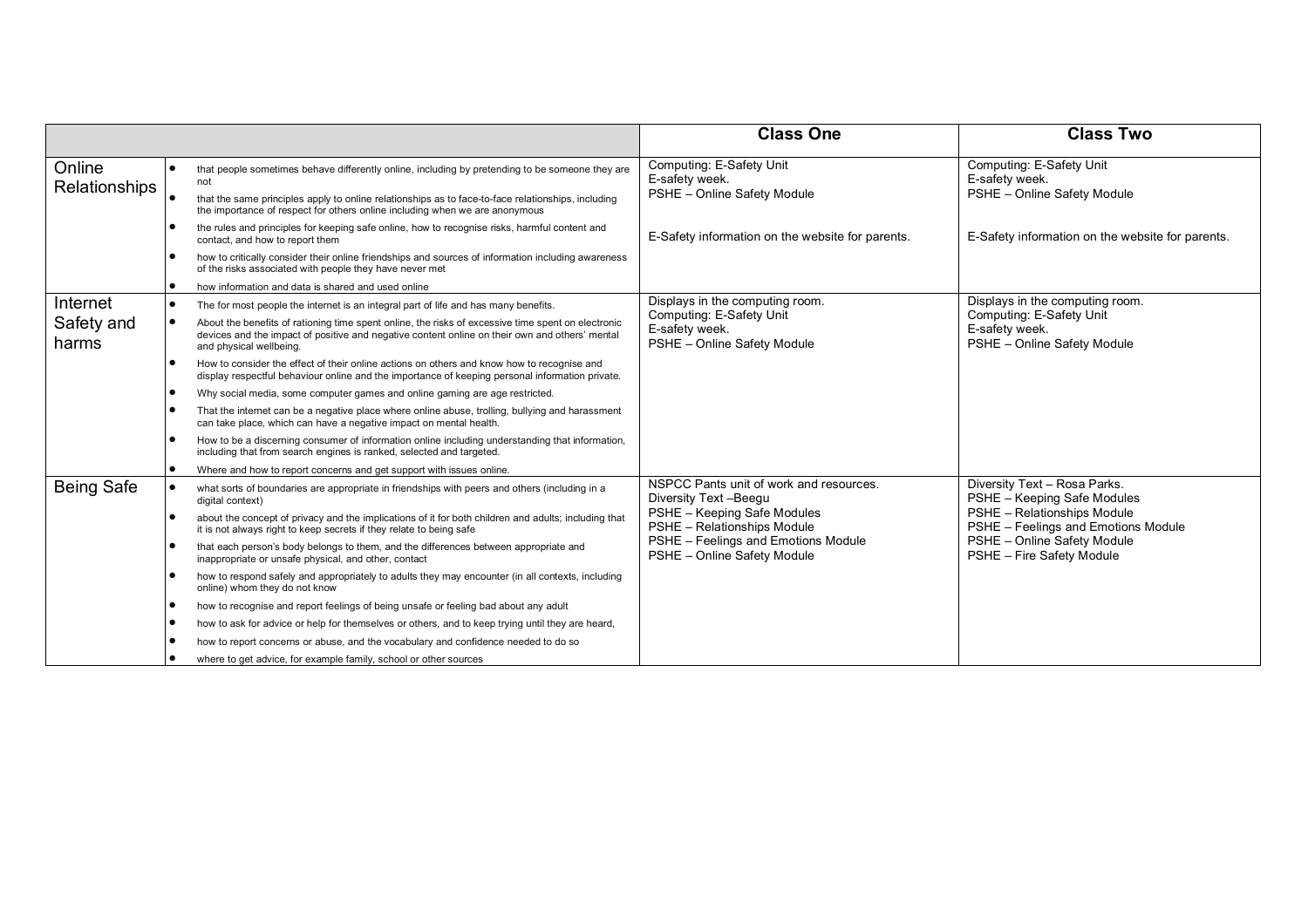|                                           |                                                                                                                                                                                                                                                                                                                                                                                                                                                                                                                                                                                                                                                                                                                                                                                                                                                                                                                                                                                                                                                                                                                                                                                                                                                                                                                                                                                                                                                                                                                                                                                             | <b>Class One</b>                                                                                                                                                                                                                                                                                                                                                                                                                                                        | <b>Class Two</b>                                                                                                                                                                                                                                                                                                       |
|-------------------------------------------|---------------------------------------------------------------------------------------------------------------------------------------------------------------------------------------------------------------------------------------------------------------------------------------------------------------------------------------------------------------------------------------------------------------------------------------------------------------------------------------------------------------------------------------------------------------------------------------------------------------------------------------------------------------------------------------------------------------------------------------------------------------------------------------------------------------------------------------------------------------------------------------------------------------------------------------------------------------------------------------------------------------------------------------------------------------------------------------------------------------------------------------------------------------------------------------------------------------------------------------------------------------------------------------------------------------------------------------------------------------------------------------------------------------------------------------------------------------------------------------------------------------------------------------------------------------------------------------------|-------------------------------------------------------------------------------------------------------------------------------------------------------------------------------------------------------------------------------------------------------------------------------------------------------------------------------------------------------------------------------------------------------------------------------------------------------------------------|------------------------------------------------------------------------------------------------------------------------------------------------------------------------------------------------------------------------------------------------------------------------------------------------------------------------|
| Mental<br>Health and<br><b>Well Being</b> | That mental wellbeing is a normal part of daily life, in the same way as physical health.<br>That there is a normal range of emotions and scale of emotions that all humans experience in<br>relation to different experiences and situations.<br>How to recognise and talk about their emotions, including having a varied vocabulary to use<br>when talking about their own and others' feelings.<br>How to judge whether what they are feeling and how they are behaving is appropriate and<br>proportionate.<br>The benefits of physical exercise, time outdoors community participation, voluntary and service-<br>based activity on mental well-being and happiness.<br>Simple self-care techniques including the importance of rest, time spent with friends and family<br>and the benefits of hobbies and interests.<br>Isolation and loneliness can affect children and that it is very important for children to discuss<br>their feelings with an adult and seek support.<br>That bullying (including cyberbullying) has a negative and often lasting impact on mental<br>wellbeing.<br>Where and how to seek support (including recognising the triggers for seeking support) including<br>whom in school they should speak to if they are worried about their own or someone else's<br>mental wellbeing or ability to control their emotions (including online issues)<br>That it is common for people to experience mental ill health. For many people who do, the<br>problems can be resolved if the right support is made available especially if accessed early<br>enough. | Worry Monster in classroom.<br>Feelings rainbow in classroom.<br>Mental Health and Well-Being Club<br>Anti-bullying week activities<br>The Colour Monster text in each classroom.<br>Diversity Text - Elmer.<br>Diversity Text - Read, Steady Mo.<br>Diversity Text - Beegu.<br>Diversity Text - The Colour of Home.<br>Diversity Text - That's not how you do it.<br>PSHE - Relationships Module<br>PSHE - Feelings and Emotions Module<br>PSHE - Online Safety Module | Worry Monster in classroom.<br>Feelings rainbow in classroom.<br>Mental Health and Well-Being Club<br>Anti-bullying week activities<br>The Colour Monster text in each classroom.<br>Diversity Text - Rosa Parks.<br>PSHE - Relationships Module<br>PSHE - Feelings and Emotions Module<br>PSHE - Online Safety Module |
| Physical<br>health and<br>fitness         | The characteristic and mental and physical benefits of an active lifestyle,<br>The importance of building regular exercise into daily and weekly routines and how to achieve<br>this; for example, walking or cycling to school, a daily mile or other forms of vigorous exercise.<br>The risks associated with an inactive lifestyle (including obesity)<br>How and when to seek support including which adults to speak to in school if they are worried<br>about their health.                                                                                                                                                                                                                                                                                                                                                                                                                                                                                                                                                                                                                                                                                                                                                                                                                                                                                                                                                                                                                                                                                                           | PE Lessons<br>Displays on corridors and in hall.<br>Diversity Text - Ready, Steady, Mo.<br>PSHE - Keeping Safe and Healthy Module                                                                                                                                                                                                                                                                                                                                       | Science Topic: Animals including humans.<br>PE Lessons<br>Displays on corridors and in hall.<br>PSHE - Keeping Safe and Healthy Module                                                                                                                                                                                 |
| Healthy<br>Eating                         | What constitutes a healthy diet (including understanding calories and other nutritional content)<br>The principles of planning and preparing a range of healthy meals.<br>The characteristics of a poor diet and risks associated with unhealthy eating (including, for<br>example, obesity and tooth decay) and other behaviours (e.g. the impact of alcohol on diet or<br>health)                                                                                                                                                                                                                                                                                                                                                                                                                                                                                                                                                                                                                                                                                                                                                                                                                                                                                                                                                                                                                                                                                                                                                                                                         | DT Topic: Preparing fruit and vegetables.<br>Display in the school hall.<br>PSHE - Keeping Safe and Healthy Module                                                                                                                                                                                                                                                                                                                                                      | Science Topic: Animals including humans.<br>Display in the school hall.<br>PSHE - Keeping Safe and Healthy Module                                                                                                                                                                                                      |
| Health and<br>Prevention                  | How to recognise early signs of physical illness, such as weight loss or unexplained changes to<br>the body.<br>About safe and unsafe exposure to the sun, and how to reduce the risk of sun damage, including<br>skin cancer.<br>The importance of sufficient good quality sleep for good health and that a lack of sleep can affect<br>weight, mood and ability to learn.<br>About dental health and the benefits of good oral hygiene and dental flossing, including regular<br>check-ups at the dentist.<br>About personal hygiene and germs including bacteria, viruses, how they are spread and treated<br>and the importance of handwashing.<br>The facts and science relating to allergies, immunisation and vaccination.                                                                                                                                                                                                                                                                                                                                                                                                                                                                                                                                                                                                                                                                                                                                                                                                                                                           | PSHE - Keeping Safe and Healthy Module                                                                                                                                                                                                                                                                                                                                                                                                                                  | PSHE - Keeping Safe and Healthy Module                                                                                                                                                                                                                                                                                 |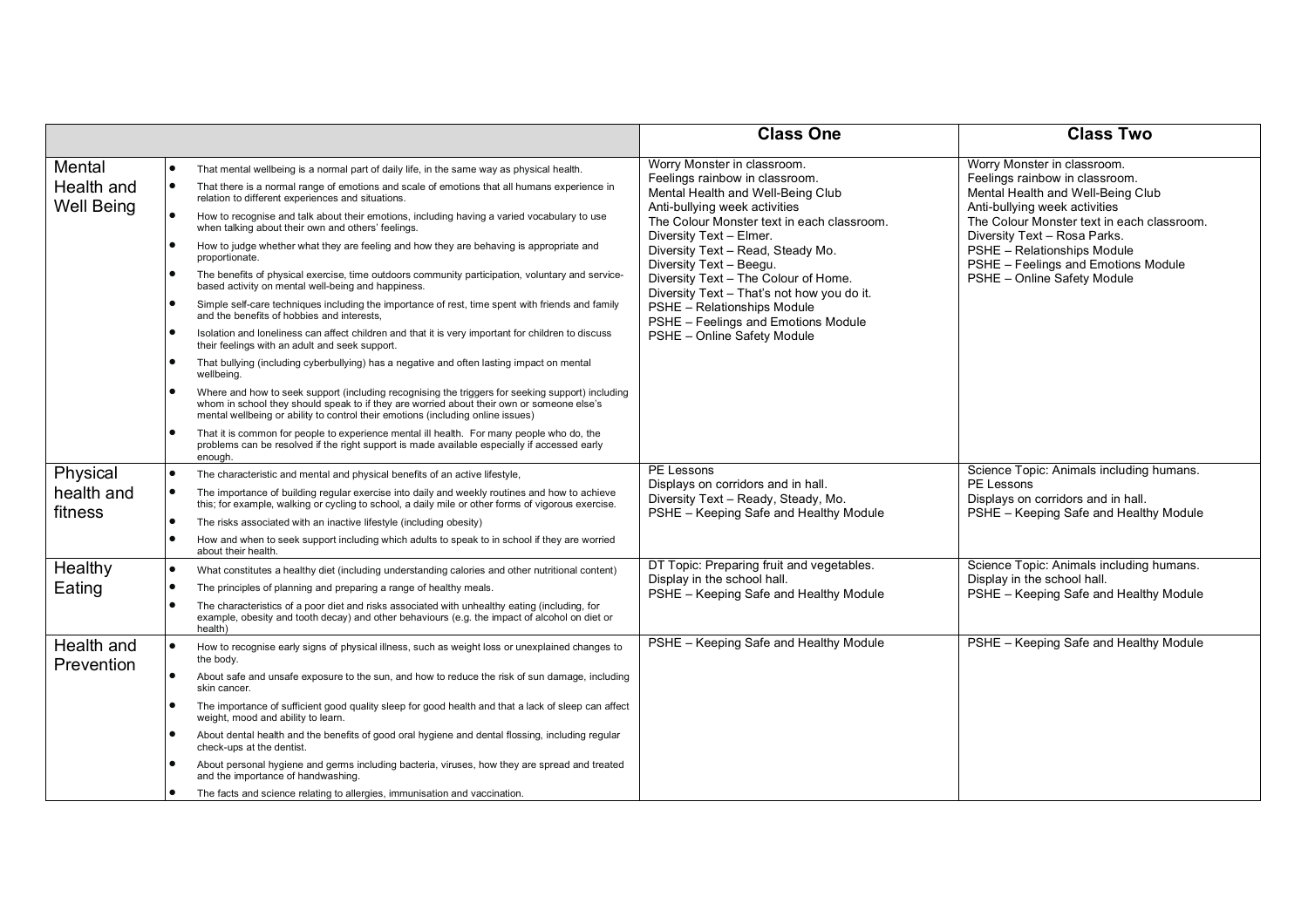|                                       |                                                                                                                                                                                                                                   | <b>Class One</b>                                                                                                                  | <b>Class Two</b>                                                                                                                                                                                            |
|---------------------------------------|-----------------------------------------------------------------------------------------------------------------------------------------------------------------------------------------------------------------------------------|-----------------------------------------------------------------------------------------------------------------------------------|-------------------------------------------------------------------------------------------------------------------------------------------------------------------------------------------------------------|
| Drugs,<br>Alcohol and<br>Tobacco      | The facts about legal and illegal harmful substances and associated risk, including smoking,<br>alcohol use and drug-taking                                                                                                       |                                                                                                                                   |                                                                                                                                                                                                             |
| <b>Basic First</b><br>Aid             | How to make a clear and efficient call to emergency services if necessary.<br>Concepts of basic first-aid, for example dealing with common injuries, including head injuries.                                                     | Basic first aid raining with the UK Military School.<br>PSHE - Keeping Safe and Healthy Module<br>PSHE - Being Responsible Module | History Topic - The Great Fire of London.<br>Basic first aid raining with the UK Military School.<br>PSHE - Keeping Safe and Healthy Module<br>PSHE - Being Responsible Module<br>PSHE - Fire Safety Module |
| Changing<br>Adolescent<br><b>Body</b> | Key facts about puberty and the changing adolescent body, particularly from age 9 through to<br>age 11, including physical and emotional changes.<br>About menstrual wellbeing including the key facts about the menstrual cycle. |                                                                                                                                   |                                                                                                                                                                                                             |
| Sex<br>Education                      |                                                                                                                                                                                                                                   |                                                                                                                                   |                                                                                                                                                                                                             |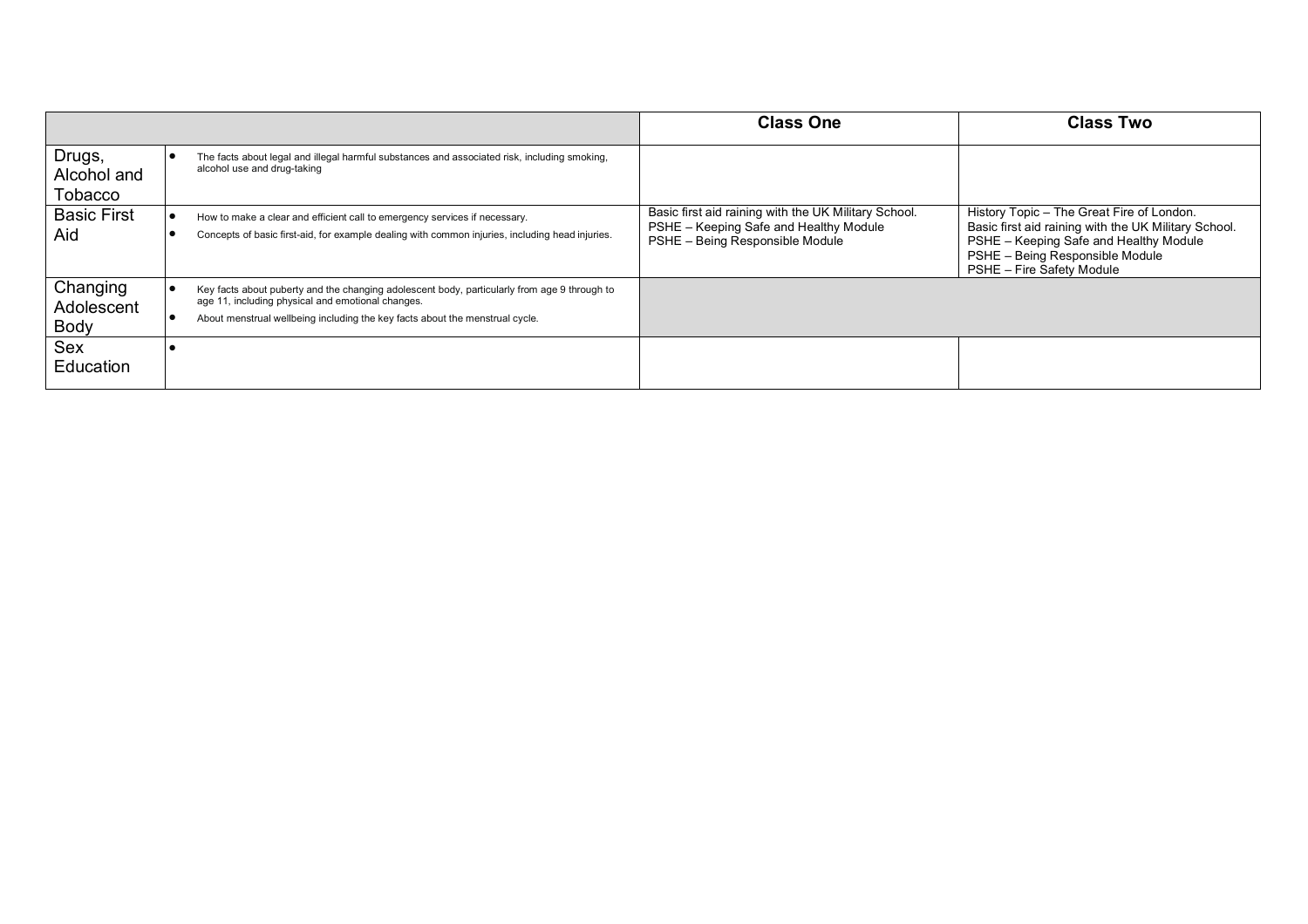| <b>KS2 Coverage</b>                        |                                                                                                                                                                                                                                                                                                                                                                                                                                                                                                                                                                                                                                                                                                                                                                                                                                                                                                                                                                                                                                                                             | <b>Class Three</b>                                                                                                                                                                                                                                                                                                                                                                                                                                                                                                        | <b>Class Four</b>                                                                                                                                                                                                                                                                                                                                                                                                                                                                                      |
|--------------------------------------------|-----------------------------------------------------------------------------------------------------------------------------------------------------------------------------------------------------------------------------------------------------------------------------------------------------------------------------------------------------------------------------------------------------------------------------------------------------------------------------------------------------------------------------------------------------------------------------------------------------------------------------------------------------------------------------------------------------------------------------------------------------------------------------------------------------------------------------------------------------------------------------------------------------------------------------------------------------------------------------------------------------------------------------------------------------------------------------|---------------------------------------------------------------------------------------------------------------------------------------------------------------------------------------------------------------------------------------------------------------------------------------------------------------------------------------------------------------------------------------------------------------------------------------------------------------------------------------------------------------------------|--------------------------------------------------------------------------------------------------------------------------------------------------------------------------------------------------------------------------------------------------------------------------------------------------------------------------------------------------------------------------------------------------------------------------------------------------------------------------------------------------------|
| Families and<br>people who<br>care for me. | that families are important for children growing up because they can give love, security and<br>stability<br>the characteristics of healthy family life, commitment to each other, including in times of difficulty,<br>protection and care for children and other family members, the importance of spending time<br>together and sharing each other's lives<br>that others' families, either in school or in the wider world, sometimes look different from their<br>family, but that they should respect those differences and know that other children's families are<br>also characterised by love and care<br>that stable, caring relationships, which may be of different types, are at the heart of happy<br>families, and are important for children's security as they grow up<br>that marriage represents a formal and legally recognised commitment of two people to each<br>other which is intended to be lifelong<br>how to recognise if family relationships are making them feel unhappy or unsafe, and how to<br>seek help or advice from others if needed | Autumn 1 WCR text - Spud Murphy<br>Diversity Text - Azzi In Between.<br>PSHE - Keeping Safe Modules<br>PSHE - Relationships Module<br>PSHE - Feelings and Emotions Module<br>PSHE - Online Safety Module                                                                                                                                                                                                                                                                                                                  | Autumn 2 WCR text - The Spiderwick Chronicles.<br>Summer 2 WCR text - Just Jack.<br>Diversity Text - The Day the War Came.<br>PSHE - Keeping Safe Modules<br>PSHE - Relationships Module<br>PSHE - Being Responsible Module<br>PSHE - Feelings and Emotions Module<br>PSHE - The Working Word Module<br>PSHE - A World Without Judgement Module                                                                                                                                                        |
| Caring<br>Friendships                      | how important friendships are in making us feel happy and secure, and how people choose and<br>make friends<br>the characteristics of friendships, including mutual respect, truthfulness, trustworthiness, loyalty,<br>kindness, generosity, trust, sharing interests and experiences and support with problems and<br>difficulties<br>that healthy friendships are positive and welcoming towards others, and do not make others feel<br>lonely or excluded<br>that most friendships have ups and downs, and that these can often be worked through so that<br>the friendship is repaired or even strengthened, and that resorting to violence is never right<br>how to recognise who to trust and who not to trust, how to judge when a friendship is making<br>them feel unhappy or uncomfortable, managing conflict, how to manage these situations and<br>how to seek help or advice from others, if needed                                                                                                                                                           | Autumn 2 WCR text - Ottoline and the Yellow Cat<br>Summer 1 WCR text - Christophe's Story.<br>Summer 2 WCR text - The Battle of the Cyborg Cat.<br>Diversity Text - Two Monsters Book.<br>Diversity Text - We Are All Wonders.<br>Diversity Text - How to Heal a Broken Wing.<br>PSHE - Keeping Safe Modules<br>PSHE - Keeping/Staying Healthy Module<br>PSHE - Being Responsible Module<br>PSHE - Relationships Module<br>PSHE - Feelings and Emotions Module<br>PSHE - Online Safety Module                             | Summer 1 WCR texts - The trouble with Ivan<br>Summer 2 WCR text - Just Jack.<br>Diversity Text - The Way Back Home.<br>Diversity Text - The Truth Pixie.<br>Diversity Text - The Invisible Boy.<br>PSHE - Keeping Safe Modules<br>PSHE - Keeping/Staying Healthy Module<br>PSHE - Being Responsible Module<br>PSHE - Relationships Module<br>PSHE - Feelings and Emotions Module<br>PSHE - Online Safety Module<br>PSHE - A World Without Judgement Module                                             |
| Respectful<br><b>Relationships</b>         | the importance of respecting others, even when they are very different from them (for example,<br>physically, in character, personality or backgrounds), or make different choices or have different<br>preferences or beliefs<br>practical steps they can take in a range of different contexts to improve or support respectful<br>relationships<br>the conventions of courtesy and manners<br>the importance of self-respect and how this links to their own happiness<br>that in school and in wider society they can expect to be treated with respect by others, and that<br>in turn they should show due respect to others, including those in positions of authority<br>about different types of bullying (including cyberbullying), the impact of bullying, responsibilities<br>of bystanders (primarily reporting bullying to an adult) and how to get help<br>what a stereotype is, and how stereotypes can be unfair, negative or destructive<br>the importance of permission-seeking and giving in relationships with friends, peers and adults                | RE lessons.<br>Teaching of the 5 R's.<br>Summer 1 WCR text - Christophe's Story.<br>Summer 2 WCR text - The Battle of the Cyborg Cat.<br>Diversity Text - Two Monsters Book.<br>Diversity Text - Martin's Words.<br>Diversity Text - We Are All Wonders.<br>Diversity Text - Dogs Don't Do Ballet.<br>Diversity Text - Azzi In Between.<br>Diversity Text - How to Heal a Broken Wing.<br>PSHE - Keeping Safe Module<br>PSHE - Relationships Module<br>PSHE - Feelings and Emotions Module<br>PSHE - Online Safety Module | Autumn 1 WCR text - A girl called dog.<br>Spring 1 WCR - The boy who swam with piranhas.<br>Summer 1 WCR texts - The trouble with Ivan<br>Summer 2 WCR text - Just Jack.<br>English Unit - Leaf<br>Diversity Text - The Slave Trade.<br>Diversity Text - Introducing Teddy.<br>Diversity Text - The Day the War Came.<br>PSHE - Keeping Safe Module<br>PSHE - Growing and Changing Module<br>PSHE - Being Responsible Module<br>PSHE - Online Safety Module<br>PSHE - A World Without Judgement Module |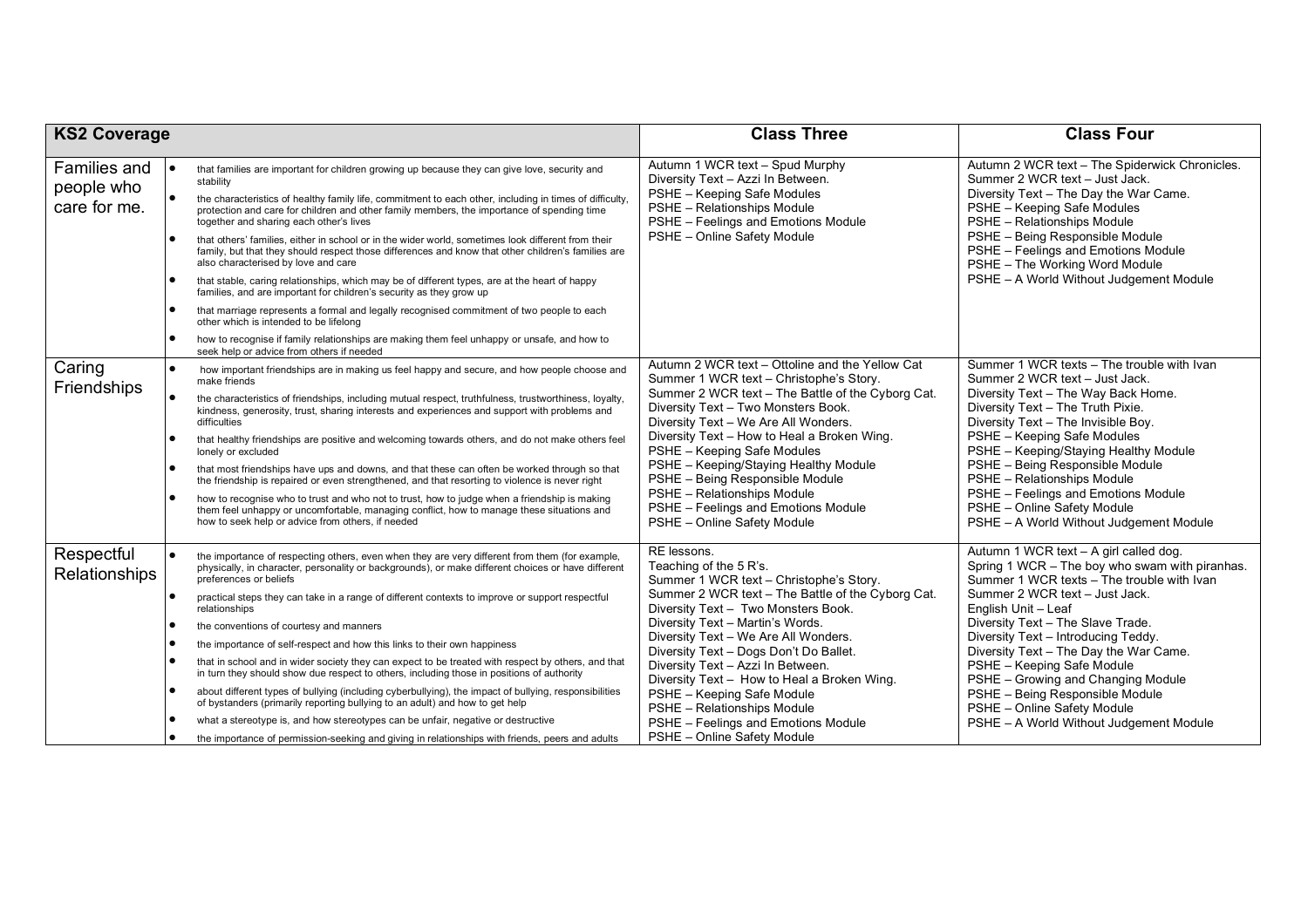|                     |                                                                                                                                                                                                                                                                                                              | <b>Class Three</b>                                                                                | <b>Class Four</b>                                                            |
|---------------------|--------------------------------------------------------------------------------------------------------------------------------------------------------------------------------------------------------------------------------------------------------------------------------------------------------------|---------------------------------------------------------------------------------------------------|------------------------------------------------------------------------------|
| Online              | that people sometimes behave differently online, including by pretending to be someone they are<br>not<br>Relationships<br>that the same principles apply to online relationships as to face-to-face relationships, including<br>the importance of respect for others online including when we are anonymous | PSHE - Online Safety Module<br>E-safety week                                                      | PSHE - Online Safety Module<br>E-safety week                                 |
|                     |                                                                                                                                                                                                                                                                                                              | E-Safety information on the website for parents.                                                  | E-Safety information on the website for parents.                             |
|                     | the rules and principles for keeping safe online, how to recognise risks, harmful content and<br>contact, and how to report them                                                                                                                                                                             |                                                                                                   |                                                                              |
|                     | how to critically consider their online friendships and sources of information including awareness<br>of the risks associated with people they have never met                                                                                                                                                |                                                                                                   |                                                                              |
|                     | how information and data is shared and used online                                                                                                                                                                                                                                                           |                                                                                                   |                                                                              |
| Internet            | The for most people the internet is an integral part of life and has many benefits.                                                                                                                                                                                                                          | Displays in the computing room.                                                                   | Displays in the computing room.<br>Computing: E-Safety Unit                  |
| Safety and<br>harms | About the benefits of rationing time spent online, the risks of excessive time spent on electronic<br>devices and the impact of positive and negative content online on their own and others' mental<br>and physical wellbeing.                                                                              | Computing: E-Safety Unit<br>Spring 2 WCR text - Volcano challenge.<br>PSHE - Online Safety Module | PSHE - Online Safety Module<br>PSHE - The Working World Module               |
|                     | How to consider the effect of their online actions on others and know how to recognise and<br>display respectful behaviour online and the importance of keeping personal information private.                                                                                                                |                                                                                                   |                                                                              |
|                     | Why social media, some computer games and online gaming are age restricted.                                                                                                                                                                                                                                  |                                                                                                   |                                                                              |
|                     | That the internet can be a negative place where online abuse, trolling, bullying and harassment<br>can take place, which can have a negative impact on mental health.                                                                                                                                        |                                                                                                   |                                                                              |
|                     | How to be a discerning consumer of information online including understanding that information,<br>including that from search engines is ranked, selected and targeted.                                                                                                                                      |                                                                                                   |                                                                              |
|                     | Where and how to report concerns and get support with issues online.                                                                                                                                                                                                                                         |                                                                                                   |                                                                              |
| <b>Being Safe</b>   | what sorts of boundaries are appropriate in friendships with peers and others (including in a<br>digital context)                                                                                                                                                                                            | NSPCC visit to school. Assemblies and workshops.<br>Diversity Text - Azzi In Between.             | Autumn 1 WCR text - A girl called dog.<br>Diversity Text - Slave Trade.      |
|                     | about the concept of privacy and the implications of it for both children and adults; including that<br>it is not always right to keep secrets if they relate to being safe                                                                                                                                  | PSHE - Keeping/Staying Safe Module<br>PSHE - Relationships Module                                 | Diversity Text - The Day the War Came.<br>PSHE - Keeping/Staying Safe Module |
|                     | that each person's body belongs to them, and the differences between appropriate and<br>inappropriate or unsafe physical, and other, contact                                                                                                                                                                 | PSHE - Feelings and Emotions Module<br>PSHE - Online Safety Module                                | PSHE - Keeping/Staying Healthy Module<br>PSHE - Growing and Changing Module  |
|                     | how to respond safely and appropriately to adults they may encounter (in all contexts, including<br>online) whom they do not know                                                                                                                                                                            |                                                                                                   | PSHE - Being Responsible Module<br>PSHE - Feelings and Emotions Module       |
|                     | how to recognise and report feelings of being unsafe or feeling bad about any adult                                                                                                                                                                                                                          |                                                                                                   | PSHE - Online Safety Module                                                  |
|                     | how to ask for advice or help for themselves or others, and to keep trying until they are heard,                                                                                                                                                                                                             |                                                                                                   |                                                                              |
|                     | how to report concerns or abuse, and the vocabulary and confidence needed to do so                                                                                                                                                                                                                           |                                                                                                   |                                                                              |
|                     | where to get advice, for example family, school or other sources                                                                                                                                                                                                                                             |                                                                                                   |                                                                              |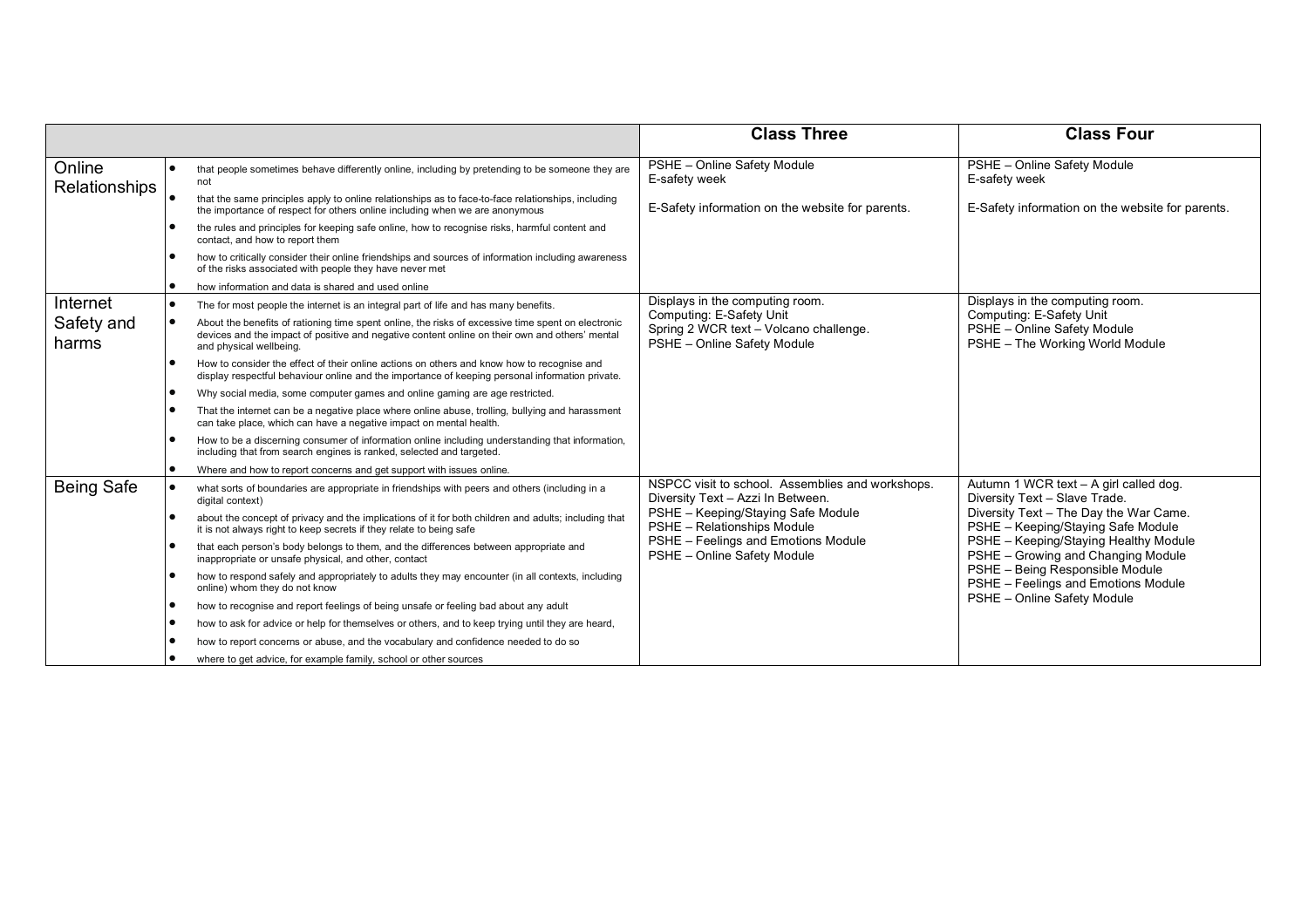|                                           |                                                                                                                                                                                                                                                                                                                                                                                                                                                                                                                                                                                                                                                                                                                                                                                                                                                                                                                                                                                                                                                                                                                                                                                                                                                                                                                                                                                                                                                                                                                                                                                             | <b>Class Three</b>                                                                                                                                                                                                                                                                                                                                                                                                                                                                                                                                                                                                                | <b>Class Four</b>                                                                                                                                                                                                                                                                                                                                                                                                                                                                                                                                                                                                        |
|-------------------------------------------|---------------------------------------------------------------------------------------------------------------------------------------------------------------------------------------------------------------------------------------------------------------------------------------------------------------------------------------------------------------------------------------------------------------------------------------------------------------------------------------------------------------------------------------------------------------------------------------------------------------------------------------------------------------------------------------------------------------------------------------------------------------------------------------------------------------------------------------------------------------------------------------------------------------------------------------------------------------------------------------------------------------------------------------------------------------------------------------------------------------------------------------------------------------------------------------------------------------------------------------------------------------------------------------------------------------------------------------------------------------------------------------------------------------------------------------------------------------------------------------------------------------------------------------------------------------------------------------------|-----------------------------------------------------------------------------------------------------------------------------------------------------------------------------------------------------------------------------------------------------------------------------------------------------------------------------------------------------------------------------------------------------------------------------------------------------------------------------------------------------------------------------------------------------------------------------------------------------------------------------------|--------------------------------------------------------------------------------------------------------------------------------------------------------------------------------------------------------------------------------------------------------------------------------------------------------------------------------------------------------------------------------------------------------------------------------------------------------------------------------------------------------------------------------------------------------------------------------------------------------------------------|
| Mental<br>Health and<br><b>Well Being</b> | That mental wellbeing is a normal part of daily life, in the same way as physical health.<br>That there is a normal range of emotions and scale of emotions that all humans experience in<br>relation to different experiences and situations.<br>How to recognise and talk about their emotions, including having a varied vocabulary to use<br>when talking about their own and others' feelings.<br>How to judge whether what they are feeling and how they are behaving is appropriate and<br>proportionate.<br>The benefits of physical exercise, time outdoors community participation, voluntary and service-<br>based activity on mental well-being and happiness.<br>Simple self-care techniques including the importance of rest, time spent with friends and family<br>and the benefits of hobbies and interests.<br>Isolation and loneliness can affect children and that it is very important for children to discuss<br>their feelings with an adult and seek support.<br>That bullying (including cyberbullying) has a negative and often lasting impact on mental<br>wellbeing.<br>Where and how to seek support (including recognising the triggers for seeking support) including<br>whom in school they should speak to if they are worried about their own or someone else's<br>mental wellbeing or ability to control their emotions (including online issues)<br>That it is common for people to experience mental ill health. For many people who do, the<br>problems can be resolved if the right support is made available especially if accessed early<br>enough. | Worry Monster in classroom.<br>Feelings rainbow in classroom.<br>Mental Health and Well-Being Club<br>Anti-bullying week activities<br>The Colour Monster text in each classroom.<br>Diversity Text - Two Monsters Book.<br>Diversity Text - Martin's Words.<br>Diversity Text - Azzi In Between.<br>Diversity Text - How to Heal a Broken Wing.<br>Summer 1 WCR text - Christophe's Story.<br>Summer 2 WCR text - The Battle of the Cyborg Cat.<br>PSHE - Keeping/Staying Healthy Module<br>PSHE - Relationships Module<br>PSHE - Being Responsible Module<br>PSHE - Feelings and Emotions Module<br>PSHE - Online Safety Module | Worry Monster in classroom.<br>Feelings rainbow in classroom.<br>Mental Health and Well-Being Club<br>Anti-bullying week activities<br>The Colour Monster text in each classroom.<br>Diversity Text - The Way Back Home.<br>Diversity Text - Introducing Teddy.<br>Diversity Text - The Truth pixie.<br>Diversity Text - The Day the War Came.<br>Diversity Text - The Invisible Boy.<br>PSHE - Keeping/Staying Healthy Module<br>PSHE - Growing and Changing Module<br>PSHE - Being Responsible Module<br>PSHE - Feelings and Emotions Module<br>PSHE - Online Safety Module<br>PSHE - A World Without Judgement Module |
| Physical<br>health and<br>fitness         | The characteristic and mental and physical benefits of an active lifestyle,<br>The importance of building regular exercise into daily and weekly routines and how to achieve<br>this; for example, walking or cycling to school, a daily mile or other forms of vigorous exercise.<br>The risks associated with an inactive lifestyle (including obesity)<br>How and when to seek support including which adults to speak to in school if they are worried<br>about their health.                                                                                                                                                                                                                                                                                                                                                                                                                                                                                                                                                                                                                                                                                                                                                                                                                                                                                                                                                                                                                                                                                                           | Science Topic: Animals including humans.<br>PE Lessons<br>Displays on corridors and in hall.<br>PSHE - Keeping/Staying Healthy Module<br>PSHE - Being Responsible Module                                                                                                                                                                                                                                                                                                                                                                                                                                                          | PE Lessons<br>Displays on corridors and in hall.<br>PSHE - Keeping/Staying Healthy Module<br>PSHE - Feelings and Emotions Module                                                                                                                                                                                                                                                                                                                                                                                                                                                                                         |
| Healthy<br>Eating                         | What constitutes a healthy diet (including understanding calories and other nutritional content)<br>The principles of planning and preparing a range of healthy meals.<br>The characteristics of a poor diet and risks associated with unhealthy eating (including, for<br>example, obesity and tooth decay) and other behaviours (e.g. the impact of alcohol on diet or<br>health)                                                                                                                                                                                                                                                                                                                                                                                                                                                                                                                                                                                                                                                                                                                                                                                                                                                                                                                                                                                                                                                                                                                                                                                                         | Science Topic: Animals including humans.<br>DT Topic: Healthy and varied diet.<br>Display in the school hall.<br>PSHE - Keeping/Staying Healthy Module                                                                                                                                                                                                                                                                                                                                                                                                                                                                            | Science Topic: Animals including humans.<br>Display in the school hall.<br>PSHE - Keeping/Staying Healthy Module                                                                                                                                                                                                                                                                                                                                                                                                                                                                                                         |
| Health and<br>Prevention                  | How to recognise early signs of physical illness, such as weight loss or unexplained changes to<br>the body.<br>About safe and unsafe exposure to the sun, and how to reduce the risk of sun damage, including<br>skin cancer.<br>The importance of sufficient good quality sleep for good health and that a lack of sleep can affect<br>weight, mood and ability to learn.<br>About dental health and the benefits of good oral hygiene and dental flossing, including regular<br>check-ups at the dentist.<br>About personal hygiene and germs including bacteria, viruses, how they are spread and treated<br>and the importance of handwashing.<br>The facts and science relating to allergies, immunisation and vaccination.                                                                                                                                                                                                                                                                                                                                                                                                                                                                                                                                                                                                                                                                                                                                                                                                                                                           | PSHE - Keeping/Staying Healthy Module<br>PSHE - Keeping/Staying Safe Module                                                                                                                                                                                                                                                                                                                                                                                                                                                                                                                                                       | Science Topic: Animals including humans.<br>PSHE - Keeping/Staying Healthy Module<br>PSHE - Feelings and Emotions Module                                                                                                                                                                                                                                                                                                                                                                                                                                                                                                 |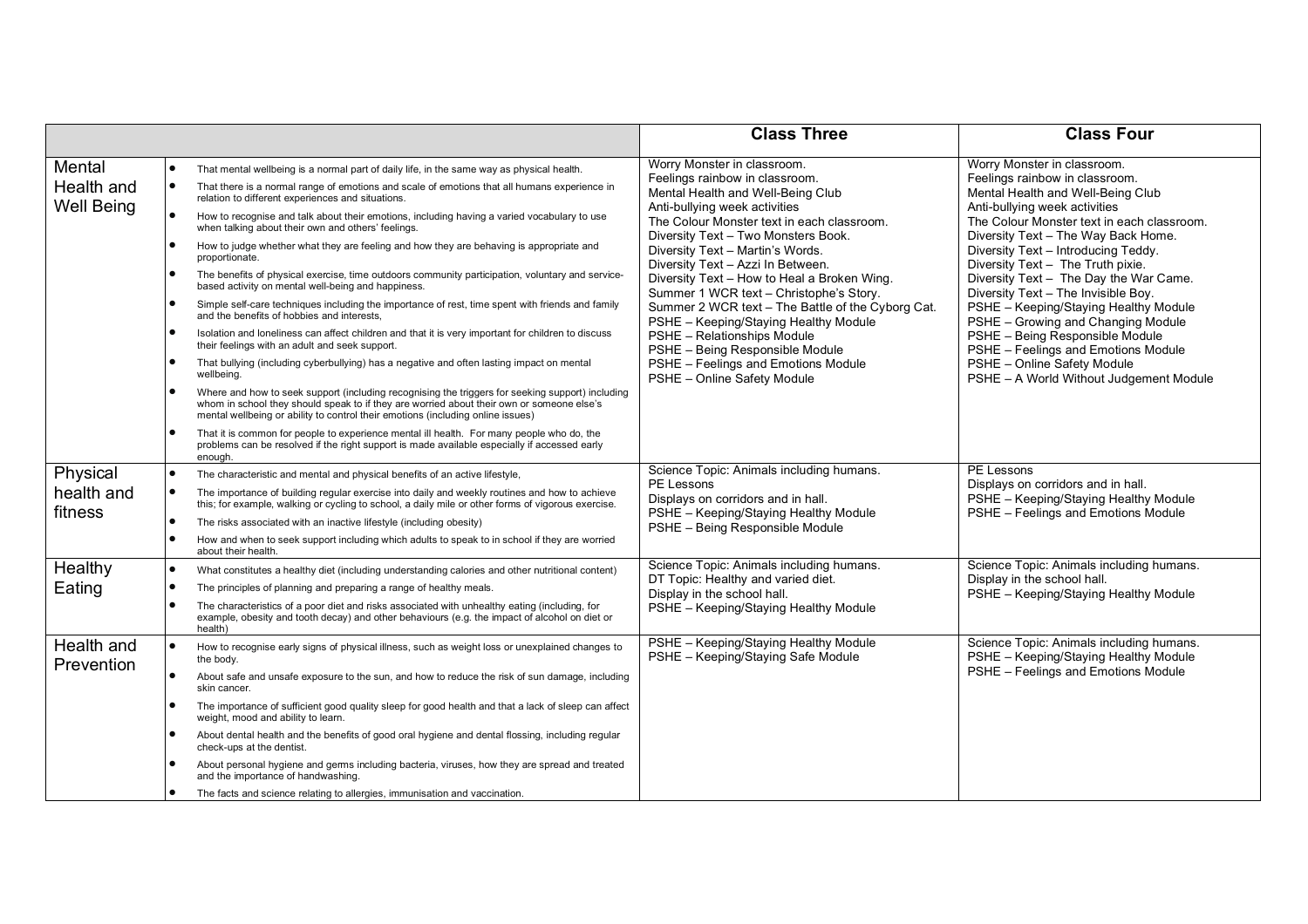|                                  |                                                                                                                                                                                                                                   | <b>Class Three</b>                                                                                                            | <b>Class Four</b>                                                                          |
|----------------------------------|-----------------------------------------------------------------------------------------------------------------------------------------------------------------------------------------------------------------------------------|-------------------------------------------------------------------------------------------------------------------------------|--------------------------------------------------------------------------------------------|
| Drugs,<br>Alcohol and<br>Tobacco | The facts about legal and illegal harmful substances and associated risk, including smoking,<br>alcohol use and drug-taking                                                                                                       | PSHE - Keeping/Staying Healthy Module<br>PSHE - Hazard Watch Module                                                           | PSHE - Keeping/Staying Healthy Module                                                      |
| <b>Basic First</b><br>Aid        | How to make a clear and efficient call to emergency services if necessary.<br>Concepts of basic first-aid, for example dealing with common injurie, including head injuries.                                                      | Basic first aid raining with the UK Military School.<br>PSHE - Keeping/Staying Safe Module<br>PSHE - Being responsible Module | Basic first aid raining with the UK Military School.<br>PSHE - Keeping/Staying Safe Module |
| Changing<br>Adolescent<br>Body   | Key facts about puberty and the changing adolescent body, particularly from age 9 through to<br>age 11, including physical and emotional changes.<br>About menstrual wellbeing including the key facts about the menstrual cycle. |                                                                                                                               | PSHE - Growing and Changing Module                                                         |
| Sex<br><b>Education</b>          |                                                                                                                                                                                                                                   |                                                                                                                               |                                                                                            |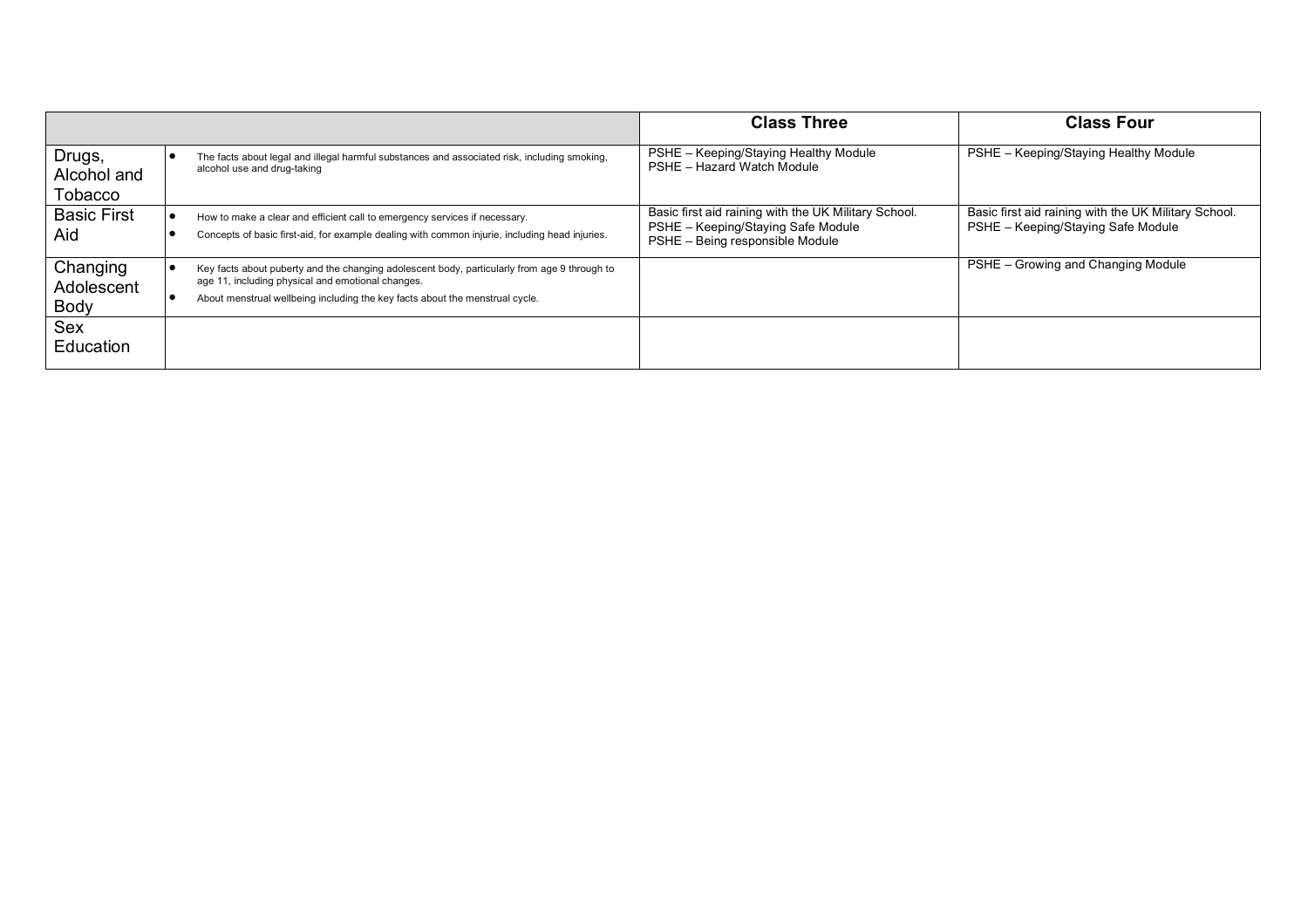| <b>KS2 Coverage</b>                        |                                                                                                                                                                                                                                                                                                                                                                                                                                                                                                                                                                                                                                                                                                                                                                                                                                                                                                                                                                                                                                                                             | <b>Class Five</b>                                                                                                                                                                                                                                                                                                                                                                                                                                        | <b>Class Six</b>                                                                                                                                                                                                                                                                                                                                                                                                                                                                                                                                                                    |
|--------------------------------------------|-----------------------------------------------------------------------------------------------------------------------------------------------------------------------------------------------------------------------------------------------------------------------------------------------------------------------------------------------------------------------------------------------------------------------------------------------------------------------------------------------------------------------------------------------------------------------------------------------------------------------------------------------------------------------------------------------------------------------------------------------------------------------------------------------------------------------------------------------------------------------------------------------------------------------------------------------------------------------------------------------------------------------------------------------------------------------------|----------------------------------------------------------------------------------------------------------------------------------------------------------------------------------------------------------------------------------------------------------------------------------------------------------------------------------------------------------------------------------------------------------------------------------------------------------|-------------------------------------------------------------------------------------------------------------------------------------------------------------------------------------------------------------------------------------------------------------------------------------------------------------------------------------------------------------------------------------------------------------------------------------------------------------------------------------------------------------------------------------------------------------------------------------|
| Families and<br>people who<br>care for me. | that families are important for children growing up because they can give love, security and<br>stability<br>the characteristics of healthy family life, commitment to each other, including in times of difficulty,<br>protection and care for children and other family members, the importance of spending time<br>together and sharing each other's lives<br>that others' families, either in school or in the wider world, sometimes look different from their<br>family, but that they should respect those differences and know that other children's families are<br>also characterised by love and care<br>that stable, caring relationships, which may be of different types, are at the heart of happy<br>families, and are important for children's security as they grow up<br>that marriage represents a formal and legally recognised commitment of two people to each<br>other which is intended to be lifelong<br>how to recognise if family relationships are making them feel unhappy or unsafe, and how to<br>seek help or advice from others if needed | Autumn 2 WCR text - The Trouble with Martians.<br>Summer 1 WCR text - Oranges in No Man's Land.<br>Summer 2 WCR text - Spirit of the Jungle.<br>Diversity Text - And Tango Makes Three.<br>PSHE - Keeping/Staying Safe Module<br>PSHE - Growing and Changing Module<br>PSHE - Being Responsible Module<br>PSHE - Feelings and Emotions Module<br>PSHE - The Working World Module<br>PSHE - A World Without Judgement Module<br>RE lessons.               | Autumn 1 WCR text - The Nowhere Emporium.<br>Autumn 2 WCR text - The Closest Thing to Flying.<br>Spring 1 WCR text - Ella on the Outside.<br>Summer 2 WCR text - Boy Underwater.<br>English Unit - A Story like the Wind.<br>English Unit - Dreams of Freedom.<br>Diversity Text - My Princess Boy.<br>PSHE - Keeping/Staying Safe Module<br>PSHE - Growing and Changing Module<br>PSHE - Being Responsible Module<br>PSHE - Feelings and Emotions Module<br>PSHE - The Working World Module<br>PSHE - A World Without Judgement Module                                             |
| Caring<br><b>Friendships</b>               | how important friendships are in making us feel happy and secure, and how people choose and<br>make friends<br>the characteristics of friendships, including mutual respect, truthfulness, trustworthiness, loyalty,<br>kindness, generosity, trust, sharing interests and experiences and support with problems and<br>difficulties<br>that healthy friendships are positive and welcoming towards others, and do not make others feel<br>lonely or excluded<br>that most friendships have ups and downs, and that these can often be worked through so that<br>the friendship is repaired or even strengthened, and that resorting to violence is never right<br>how to recognise who to trust and who not to trust, how to judge when a friendship is making<br>them feel unhappy or uncomfortable, managing conflict, how to manage these situations and<br>how to seek help or advice from others, if needed                                                                                                                                                           | Autumn 2 WCR text - The Trouble with Martians.<br>Summer 1 WCR text - Oranges in No Man's Land.<br>Diversity Text - King of the Sky.<br>Diversity Text - And Tango Makes Three.<br>PSHE - Keeping/Staying Safe Module<br>PSHE - Keeping/Staying Healthy Module<br>PSHE – Growing and Changing Module<br>PSHE - Being Responsible Module<br>PSHE - Feelings and Emotions Module<br>PSHE - Online Safety Module<br>PSHE - A World Without Judgement Module | <b>RE Lessons</b><br>Autumn 1 WCR text - The Nowhere Emporium<br>Autumn 2 WCR text - The Closest Thing to Flying.<br>Spring 1 WCR text - Ella on the Outside.<br>Summer 2 WCR text - Boy Underwater.<br>English Unit - A Story like the Wind.<br>Diversity Text - The Whisperer.<br>Diversity Text - Wisp.<br>PSHE - Keeping/Staying Safe Module<br>PSHE - Keeping/Staying Healthy Module<br>PSHE - Growing and Changing Module<br>PSHE - Being Responsible Module<br>PSHE - Feelings and Emotions Module<br>PSHE - Online Safety Module<br>PSHE - A World Without Judgement Module |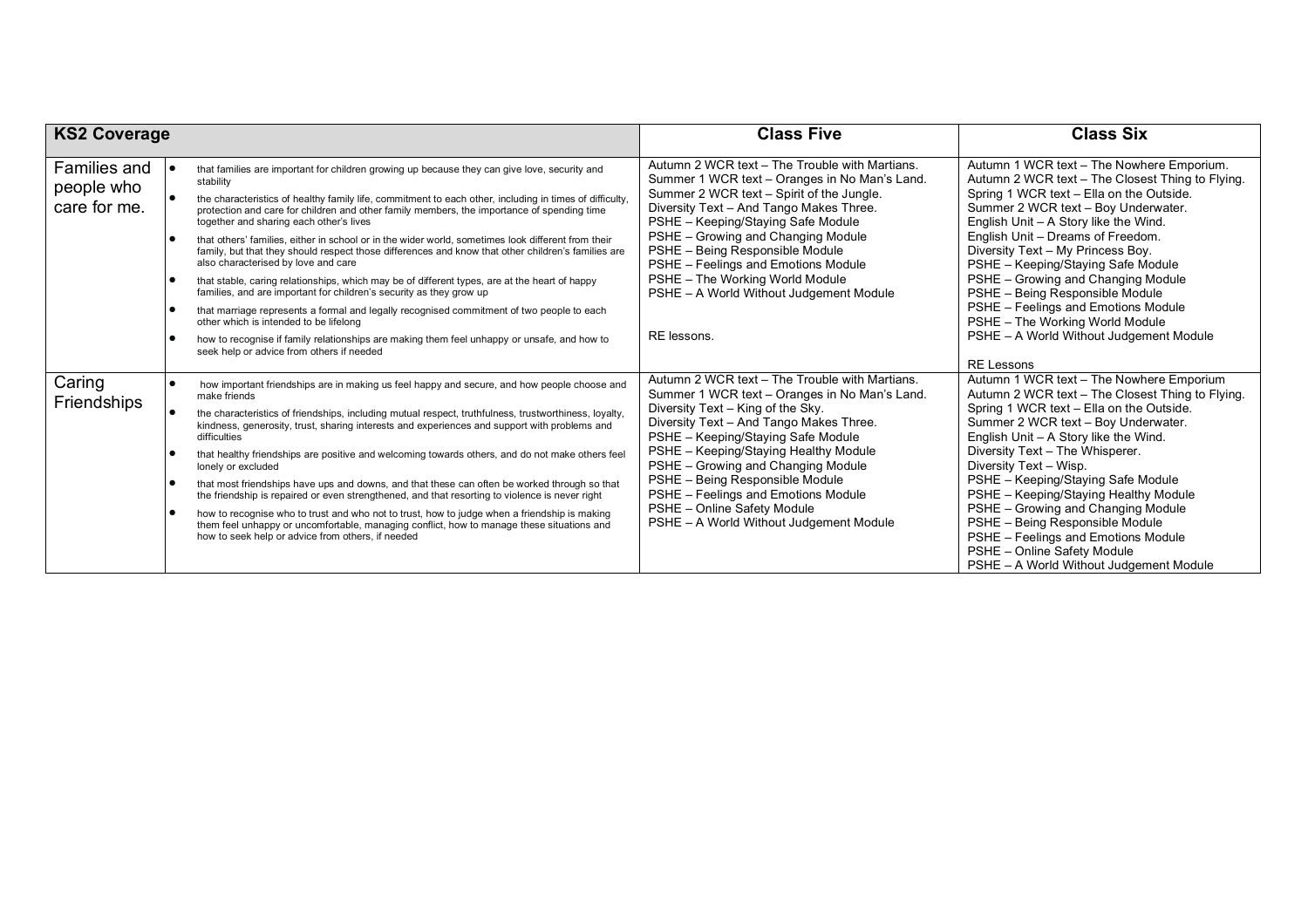| Respectful<br>Relationships |  | the importance of respecting others, even when they are very different from them (for example,<br>physically, in character, personality or backgrounds), or make different choices or have different<br>preferences or beliefs<br>practical steps they can take in a range of different contexts to improve or support respectful<br>relationships<br>the conventions of courtesy and manners<br>the importance of self-respect and how this links to their own happiness<br>that in school and in wider society they can expect to be treated with respect by others, and that<br>in turn they should show due respect to others, including those in positions of authority<br>about different types of bullying (including cyberbullying), the impact of bullying, responsibilities<br>of bystanders (primarily reporting bullying to an adult) and how to get help<br>what a stereotype is, and how stereotypes can be unfair, negative or destructive<br>the importance of permission-seeking and giving in relationships with friends, peers and adults | Autumn 2 WCR text - The Trouble with Martians.<br>RE lessons.<br>Summer 1 WCR text - Oranges in No Man's Land.<br>English Unit - Henry's Freedom Box<br>English Unit - The Promise.<br>Diversity Text - The Thing.<br>Diversity Text - Hidden Figures.<br>Diversity Text - King of the Sky.<br>Diversity Text - And Tango Makes Three.<br>PSHE - Keeping/Staying Safe Module<br>PSHE - Growing and Changing Module<br>PSHE - Being Responsible Module<br>PSHE - Feelings and Emotions Module<br>PSHE - Online Safety Module<br>PSHE - A World Without Judgement Module | Autumn 1 WCR text - The Nowhere Emporium<br>Autumn 2 WCR text - The Closest Thing to Flying.<br>Spring 1 WCR text - Ella on the Outside.<br>Summer 2 WCR text - Boy Underwater.<br>English Unit - A Story like the Wind.<br>English Unit - Rose Blanche<br>English Unit - Dreams of Freedom.<br>Diversity Text - Moses.<br>Diversity Text - My Princess Boy.<br>Diversity Text - The Whisperer.<br>Diversity Text - Wisp.<br>Diversity Text - The Island.<br>PSHE - Keeping/Staying Safe Module<br>PSHE - Growing and Changing Module<br>PSHE - Being Responsible Module<br>PSHE - Feelings and Emotions Module<br>PSHE - Online Safety Module<br>PSHE - A World Without Judgement Module |
|-----------------------------|--|--------------------------------------------------------------------------------------------------------------------------------------------------------------------------------------------------------------------------------------------------------------------------------------------------------------------------------------------------------------------------------------------------------------------------------------------------------------------------------------------------------------------------------------------------------------------------------------------------------------------------------------------------------------------------------------------------------------------------------------------------------------------------------------------------------------------------------------------------------------------------------------------------------------------------------------------------------------------------------------------------------------------------------------------------------------|------------------------------------------------------------------------------------------------------------------------------------------------------------------------------------------------------------------------------------------------------------------------------------------------------------------------------------------------------------------------------------------------------------------------------------------------------------------------------------------------------------------------------------------------------------------------|-------------------------------------------------------------------------------------------------------------------------------------------------------------------------------------------------------------------------------------------------------------------------------------------------------------------------------------------------------------------------------------------------------------------------------------------------------------------------------------------------------------------------------------------------------------------------------------------------------------------------------------------------------------------------------------------|
|-----------------------------|--|--------------------------------------------------------------------------------------------------------------------------------------------------------------------------------------------------------------------------------------------------------------------------------------------------------------------------------------------------------------------------------------------------------------------------------------------------------------------------------------------------------------------------------------------------------------------------------------------------------------------------------------------------------------------------------------------------------------------------------------------------------------------------------------------------------------------------------------------------------------------------------------------------------------------------------------------------------------------------------------------------------------------------------------------------------------|------------------------------------------------------------------------------------------------------------------------------------------------------------------------------------------------------------------------------------------------------------------------------------------------------------------------------------------------------------------------------------------------------------------------------------------------------------------------------------------------------------------------------------------------------------------------|-------------------------------------------------------------------------------------------------------------------------------------------------------------------------------------------------------------------------------------------------------------------------------------------------------------------------------------------------------------------------------------------------------------------------------------------------------------------------------------------------------------------------------------------------------------------------------------------------------------------------------------------------------------------------------------------|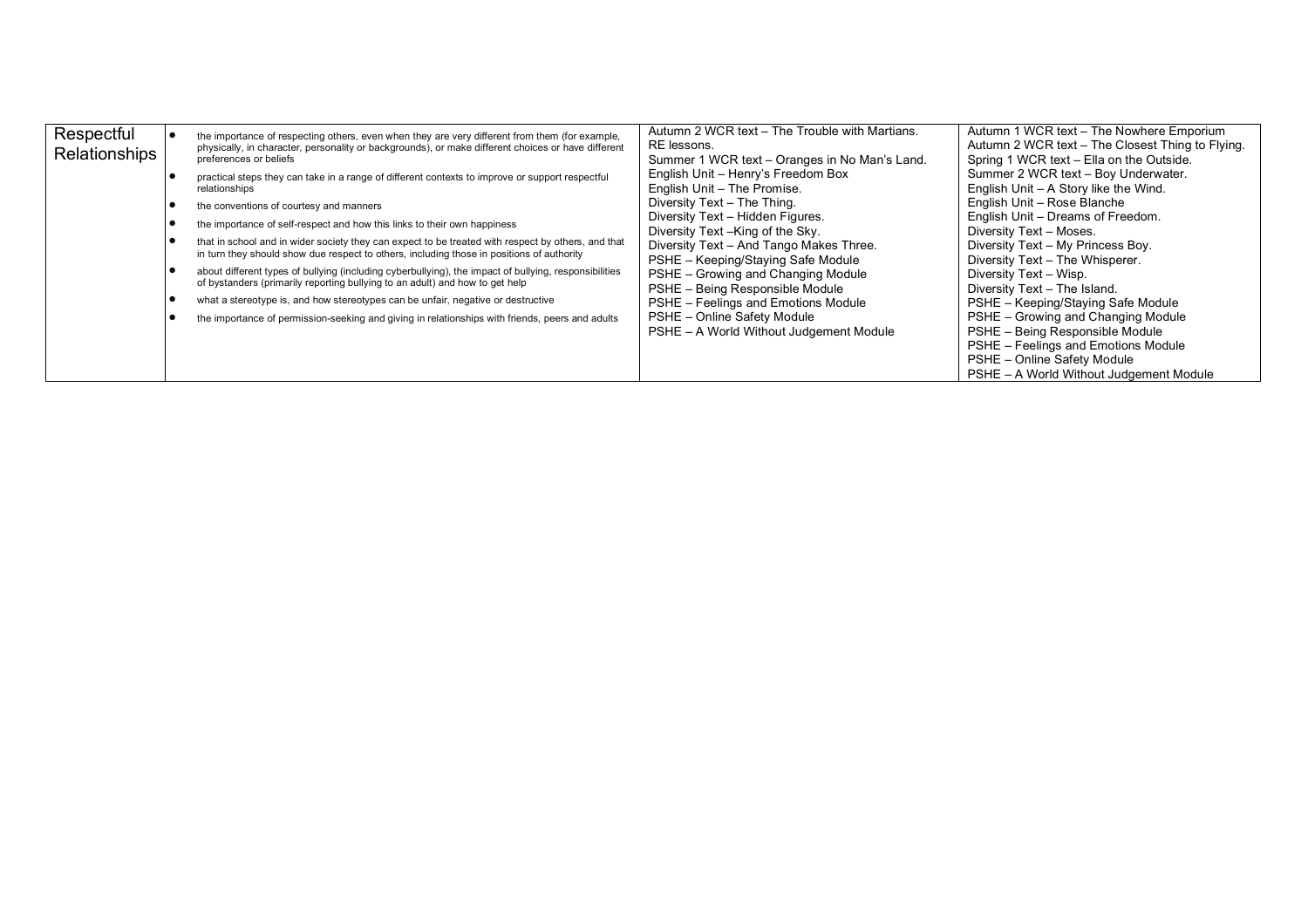|                                 |                                                                                                                                                                                                                                                                                                                                                                                                                                                                                                                                                                                                                                                                                                                                                                                                                                                                                                                                                                                                                                    | <b>Class Five</b>                                                                                                                                                                                                                                                                                                                                                                                                                   | <b>Class Six</b>                                                                                                                                                                                                                                                                                                                                                                                                                                                                                                                                                                                      |
|---------------------------------|------------------------------------------------------------------------------------------------------------------------------------------------------------------------------------------------------------------------------------------------------------------------------------------------------------------------------------------------------------------------------------------------------------------------------------------------------------------------------------------------------------------------------------------------------------------------------------------------------------------------------------------------------------------------------------------------------------------------------------------------------------------------------------------------------------------------------------------------------------------------------------------------------------------------------------------------------------------------------------------------------------------------------------|-------------------------------------------------------------------------------------------------------------------------------------------------------------------------------------------------------------------------------------------------------------------------------------------------------------------------------------------------------------------------------------------------------------------------------------|-------------------------------------------------------------------------------------------------------------------------------------------------------------------------------------------------------------------------------------------------------------------------------------------------------------------------------------------------------------------------------------------------------------------------------------------------------------------------------------------------------------------------------------------------------------------------------------------------------|
| Online<br>Relationships         | that people sometimes behave differently online, including by pretending to be someone they are<br>not<br>that the same principles apply to online relationships as to face-to-face relationships, including<br>the importance of respect for others online including when we are anonymous                                                                                                                                                                                                                                                                                                                                                                                                                                                                                                                                                                                                                                                                                                                                        | Computing - E Safety Unit<br>E-safety week;<br>PSHE - Online Safety Module                                                                                                                                                                                                                                                                                                                                                          | Computing - E Safety<br>E-safety week;<br>PSHE - Online Safety Module                                                                                                                                                                                                                                                                                                                                                                                                                                                                                                                                 |
|                                 | the rules and principles for keeping safe online, how to recognise risks, harmful content and<br>contact, and how to report them<br>how to critically consider their online friendships and sources of information including awareness<br>of the risks associated with people they have never met<br>how information and data is shared and used online                                                                                                                                                                                                                                                                                                                                                                                                                                                                                                                                                                                                                                                                            | E-Safety information on the website for parents.                                                                                                                                                                                                                                                                                                                                                                                    | E-Safety information on the website for parents.                                                                                                                                                                                                                                                                                                                                                                                                                                                                                                                                                      |
| Internet<br>Safety and<br>harms | The for most people the internet is an integral part of life and has many benefits.<br>About the benefits of rationing time spent online, the risks of excessive time spent on electronic<br>devices and the impact of positive and negative content online on their own and others' mental<br>and physical wellbeing.<br>How to consider the effect of their online actions on others and know how to recognise and<br>display respectful behaviour online and the importance of keeping personal information private.<br>Why social media, some computer games and online gaming are age restricted.<br>That the internet can be a negative place where online abuse, trolling, bullying and harassment<br>can take place, which can have a negative impact on mental health.<br>How to be a discerning consumer of information online including understanding that information,<br>including that from search engines is ranked, selected and targeted.<br>Where and how to report concerns and get support with issues online. | Displays in the computing room.<br>Computing - E Safety Unit<br>E-safety week;<br>PSHE - Online Safety Module<br>PSHE - The Working World Module                                                                                                                                                                                                                                                                                    | Displays in the computing room.<br>Computing - E Safety Unit<br>E-safety week;<br>PSHE - Online Safety Module<br>PSHE - The Working World Module                                                                                                                                                                                                                                                                                                                                                                                                                                                      |
| <b>Being Safe</b>               | what sorts of boundaries are appropriate in friendships with peers and others (including in a<br>digital context)<br>about the concept of privacy and the implications of it for both children and adults; including that<br>it is not always right to keep secrets if they relate to being safe<br>that each person's body belongs to them, and the differences between appropriate and<br>inappropriate or unsafe physical, and other, contact<br>how to respond safely and appropriately to adults they may encounter (in all contexts, including<br>online) whom they do not know<br>how to recognise and report feelings of being unsafe or feeling bad about any adult<br>how to ask for advice or help for themselves or others, and to keep trying until they are heard,<br>how to report concerns or abuse, and the vocabulary and confidence needed to do so<br>where to get advice, for example family, school or other sources                                                                                         | NSPCC visit to school. Assemblies and workshops.<br>Summer 1 WCR text - Oranges in No Man's Land.<br>Diversity Text - Hidden Figures.<br>Diversity Text - Night Shift.<br>Diversity Text - Black Dog.<br>PSHE - Keeping/Staying Safe Module<br>PSHE - Keeping/Staying Healthy Module<br>PSHE - Growing and Changing Module<br>PSHE - Being Responsible Module<br>PSHE - Feelings and Emotions Module<br>PSHE - Online Safety Module | Autumn 1 WCR text - The Nowhere Emporium<br>Autumn 2 WCR text - The Closest Thing to Flying.<br>Spring 1 WCR text - Ella on the Outside.<br>Summer 2 WCR text - Boy Underwater.<br>English Unit - Dreams of Freedom.<br>Diversity Text - What do you do with a problem?<br>Diversity Text - Moses.<br>Diversity Text - My Princess Boy.<br>Diversity Text - The Island.<br>PSHE - Keeping/Staying Safe Module<br>PSHE - Keeping/Staying Healthy Module<br>PSHE - Growing and Changing Module<br>PSHE - Being Responsible Module<br>PSHE - Feelings and Emotions Module<br>PSHE - Online Safety Module |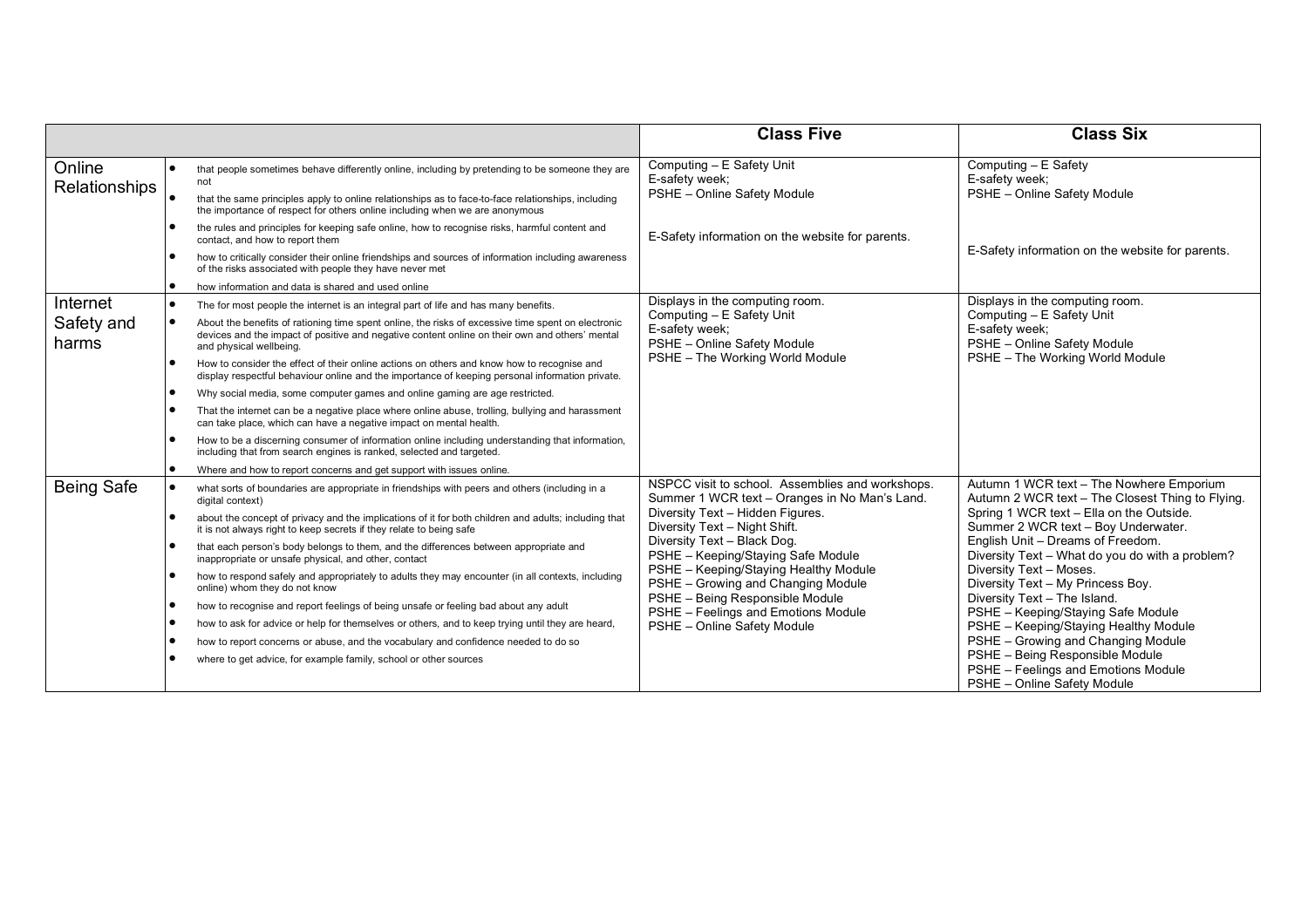|                                           |                                                                                                                                                                                                                                                                                                                                                                                                                                                                                                                                                                                                                                                                                                                                                                                                                                                                                                                                                                                                                                                                                                                                                                                                                                                                                                                                                                                                                                                                                                                                                                                             | <b>Class Five</b>                                                                                                                                                                                                                                                                                                                                                                                                                                                              | <b>Class Six</b>                                                                                                                                                                                                                                                                                                                                                                                                                                                                                                                                                                                                                                                   |
|-------------------------------------------|---------------------------------------------------------------------------------------------------------------------------------------------------------------------------------------------------------------------------------------------------------------------------------------------------------------------------------------------------------------------------------------------------------------------------------------------------------------------------------------------------------------------------------------------------------------------------------------------------------------------------------------------------------------------------------------------------------------------------------------------------------------------------------------------------------------------------------------------------------------------------------------------------------------------------------------------------------------------------------------------------------------------------------------------------------------------------------------------------------------------------------------------------------------------------------------------------------------------------------------------------------------------------------------------------------------------------------------------------------------------------------------------------------------------------------------------------------------------------------------------------------------------------------------------------------------------------------------------|--------------------------------------------------------------------------------------------------------------------------------------------------------------------------------------------------------------------------------------------------------------------------------------------------------------------------------------------------------------------------------------------------------------------------------------------------------------------------------|--------------------------------------------------------------------------------------------------------------------------------------------------------------------------------------------------------------------------------------------------------------------------------------------------------------------------------------------------------------------------------------------------------------------------------------------------------------------------------------------------------------------------------------------------------------------------------------------------------------------------------------------------------------------|
| Mental<br>Health and<br><b>Well Being</b> | That mental wellbeing is a normal part of daily life, in the same way as physical health.<br>That there is a normal range of emotions and scale of emotions that all humans experience in<br>relation to different experiences and situations.<br>How to recognise and talk about their emotions, including having a varied vocabulary to use<br>when talking about their own and others' feelings.<br>How to judge whether what they are feeling and how they are behaving is appropriate and<br>proportionate.<br>The benefits of physical exercise, time outdoors community participation, voluntary and service-<br>based activity on mental well-being and happiness.<br>Simple self-care techniques including the importance of rest, time spent with friends and family<br>and the benefits of hobbies and interests,<br>Isolation and loneliness can affect children and that it is very important for children to discuss<br>their feelings with an adult and seek support.<br>That bullying (including cyberbullying) has a negative and often lasting impact on mental<br>wellbeing.<br>Where and how to seek support (including recognising the triggers for seeking support) including<br>whom in school they should speak to if they are worried about their own or someone else's<br>mental wellbeing or ability to control their emotions (including online issues)<br>That it is common for people to experience mental ill health. For many people who do, the<br>problems can be resolved if the right support is made available especially if accessed early<br>enough. | Worry Monster in classroom.<br>Feelings rainbow in classroom.<br>Mental Health and Well-Being Club<br>Anti-bullying week activities<br>The Colour Monster text in each classroom.<br>Diversity Text - Night Shift.<br>Diversity Text - Black Dog.<br>Diversity Text - King of the Sky.<br>PSHE - Keeping/Staying Healthy Module<br>PSHE - Growing and Changing Module<br>PSHE - Being Responsible Module<br>PSHE - Feelings and Emotions Module<br>PSHE - Online Safety Module | Worry Monster in classroom.<br>Mental Health and Well-Being Club<br>Anti-bullying week activities<br>The Colour Monster text in each classroom.<br>Summer 2 WCR text - Boy Underwater.<br>Autumn 1 WCR text - The Nowhere Emporium.<br>Spring 1 WCR text - Ella on the Outside.<br>Diversity Text - What do you do with a problem?<br>Diversity Text - Wisp.<br>Diversity Text - The Island.<br>PSHE - Keeping/Staying Healthy Module<br>PSHE - Growing and Changing Module<br>PSHE - Being Responsible Module<br>PSHE - Feelings and Emotions Module<br>PSHE - Online Safety Module<br>PSHE - Being Responsible Module<br>PSHE - A World Without Judgement Module |
| Physical<br>health and<br>fitness         | The characteristic and mental and physical benefits of an active lifestyle,<br>The importance of building regular exercise into daily and weekly routines and how to achieve<br>this; for example, walking or cycling to school, a daily mile or other forms of vigorous exercise.<br>The risks associated with an inactive lifestyle (including obesity)<br>How and when to seek support including which adults to speak to in school if they are worried<br>about their health.                                                                                                                                                                                                                                                                                                                                                                                                                                                                                                                                                                                                                                                                                                                                                                                                                                                                                                                                                                                                                                                                                                           | Science Topic: Animals including humans.<br>Summer 2 WCR text - Spirit of the Jungle.<br>PSHE - Keeping/Staying Healthy Module<br>PSHE - Feelings and Emotions Module<br>PE Lessons<br>Science Topic: Animals including humans.                                                                                                                                                                                                                                                | Science Topic: Animals including humans.<br>PSHE - Keeping/Staying Healthy Module<br>PSHE - Feelings and Emotions Module<br>PE Lessons<br>Science Topic: Animals including humans.                                                                                                                                                                                                                                                                                                                                                                                                                                                                                 |
| Healthy<br>Eating                         | What constitutes a healthy diet (including understanding calories and other nutritional content)<br>The principles of planning and preparing a range of healthy meals.<br>The characteristics of a poor diet and risks associated with unhealthy eating (including, for<br>example, obesity and tooth decay) and other behaviours (e.g. the impact of alcohol on diet or<br>health)                                                                                                                                                                                                                                                                                                                                                                                                                                                                                                                                                                                                                                                                                                                                                                                                                                                                                                                                                                                                                                                                                                                                                                                                         | DT Topic: Celebrating culture and seasonality.<br>Display in school hall.<br>PSHE - Keeping/Staying Healthy Module                                                                                                                                                                                                                                                                                                                                                             | DT Topic: Celebrating culture and seasonality.<br>Display in school hall.<br>PSHE - Keeping/Staying Healthy Module                                                                                                                                                                                                                                                                                                                                                                                                                                                                                                                                                 |
| Health and<br>Prevention                  | How to recognise early signs of physical illness, such as weight loss or unexplained changes to<br>the body.<br>About safe and unsafe exposure to the sun, and how to reduce the risk of sun damage, including<br>skin cancer.<br>The importance of sufficient good quality sleep for good health and that a lack of sleep can affect<br>weight, mood and ability to learn.<br>About dental health and the benefits of good oral hygiene and dental flossing, including regular<br>check-ups at the dentist.<br>About personal hygiene and germs including bacteria, viruses, how they are spread and treated<br>and the importance of handwashing.<br>The facts and science relating to allergies, immunisation and vaccination.                                                                                                                                                                                                                                                                                                                                                                                                                                                                                                                                                                                                                                                                                                                                                                                                                                                           | Science Topic: Animals including humans.<br>PSHE - Keeping/Staying Healthy Module<br>PSHE - Feelings and Emotions Module                                                                                                                                                                                                                                                                                                                                                       | PSHE - Keeping/Staying Healthy Module<br>PSHE - Feelings and Emotions Module                                                                                                                                                                                                                                                                                                                                                                                                                                                                                                                                                                                       |